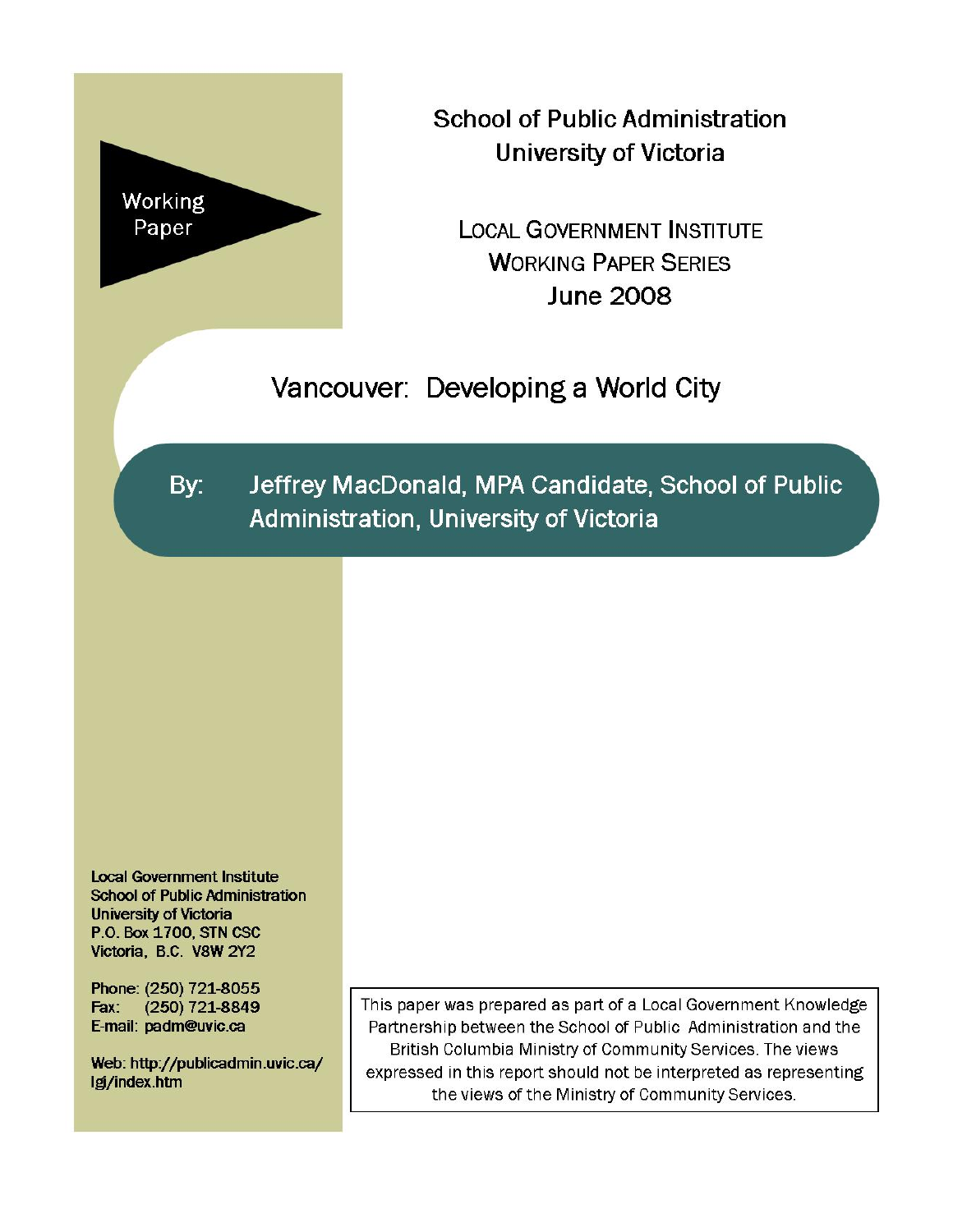## **Table of Contents**

| Appendix A: Vancouver's Strategic Asia-Pacific Roles: Gateway Functions 26                      |
|-------------------------------------------------------------------------------------------------|
| Appendix B: Vancouver's Strategic Asia-Pacific Roles: Educational, Political and Socio-Cultural |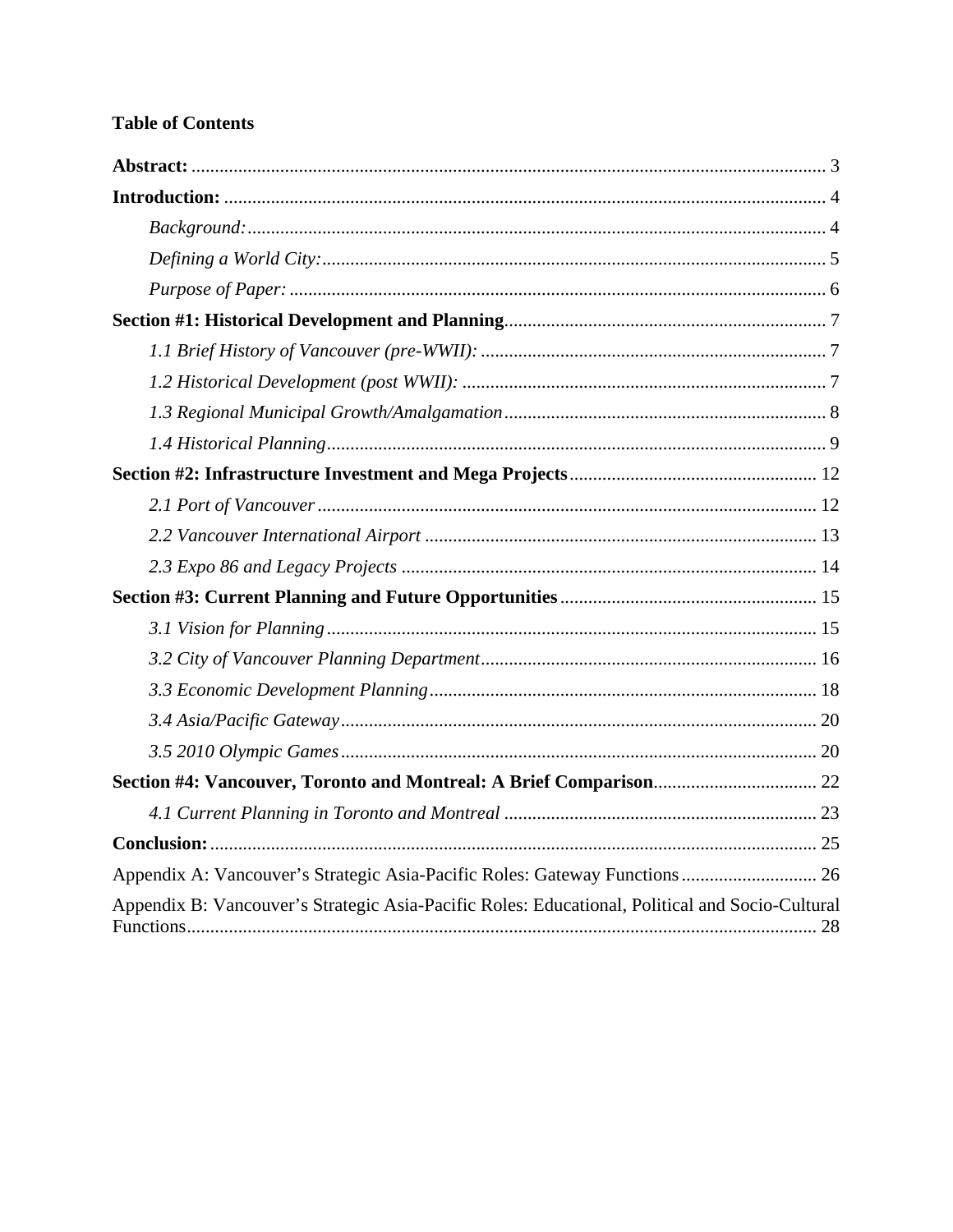#### <span id="page-2-0"></span>**Abstract:**

When its comes to Vancouver's status as a world city it ranks high in terms of liveability but quickly falls down the rankings when evaluated based on the other world city characteristics. The purpose of this paper is to evaluate Vancouver's current world city status by examining the city's historical development and planning, investment in infrastructure and mega projects, current planning and opportunities, and finally a brief comparison to the cities of Toronto and Montreal.

The first section of this paper provides the contextual background related to Vancouver's current status as a world city. The focus of the section is the historical development that occurred in Vancouver primarily after World War II. From this period until now, Vancouver was able to develop based on a rich natural resource sector that allowed for economic growth. However, even though the City experienced economic success, much of the city's early planning focused on the idea of liveability and creating a place where citizens want to stay. The city's transportation and high density housing plans helped to distinguish Vancouver from other cities around the world.

The second section describes important infrastructure investments made by Vancouver that are now basic necessities for world cities. Investments such as the Port of Vancouver and Vancouver International Airport played an important role in development and continue to be important components of Vancouver's international presence. As the city approaches the 2010 Olympic games this section looks back on Expo 86 and the legacies that flowed from Vancouver's last turn in the international spotlight. It was at this time that Vancouver continued with important transportation and residential upgrading which remain important for Vancouver today.

The third section introduces current planning efforts and opportunities available for Vancouver to increase its world status. Building on its liveability success, Vancouver and surrounding region are now focusing on sustainability to ensure that future generations will benefit from the decisions made today. The City and its citizens have created a vision through the *City Plan* and continue to work towards making Vancouver a great place to live. In 2006 Vancouver also made economic development a priority to prepare for the current opportunities available. At the same time Vancouver is in a strategic position to benefit from the opportunities available through the Asia-Pacific Gateway and 2010 Olympics. The near future will be a time when Vancouver can increase their world status.

The final section presents a brief comparison of Vancouver and the cities of Toronto and Montreal. Each city has experienced similar pressures throughout development but responded in a different way. In terms of economic characteristics, Toronto and Montreal rank better than Vancouver. They have more of the economic characteristics needed in the current definition of world cities such as housing bank headquarters and international stock exchanges. However, when it comes to liveability Vancouver is ahead and both Toronto and Montreal's current planning is focused on the ideas liveability.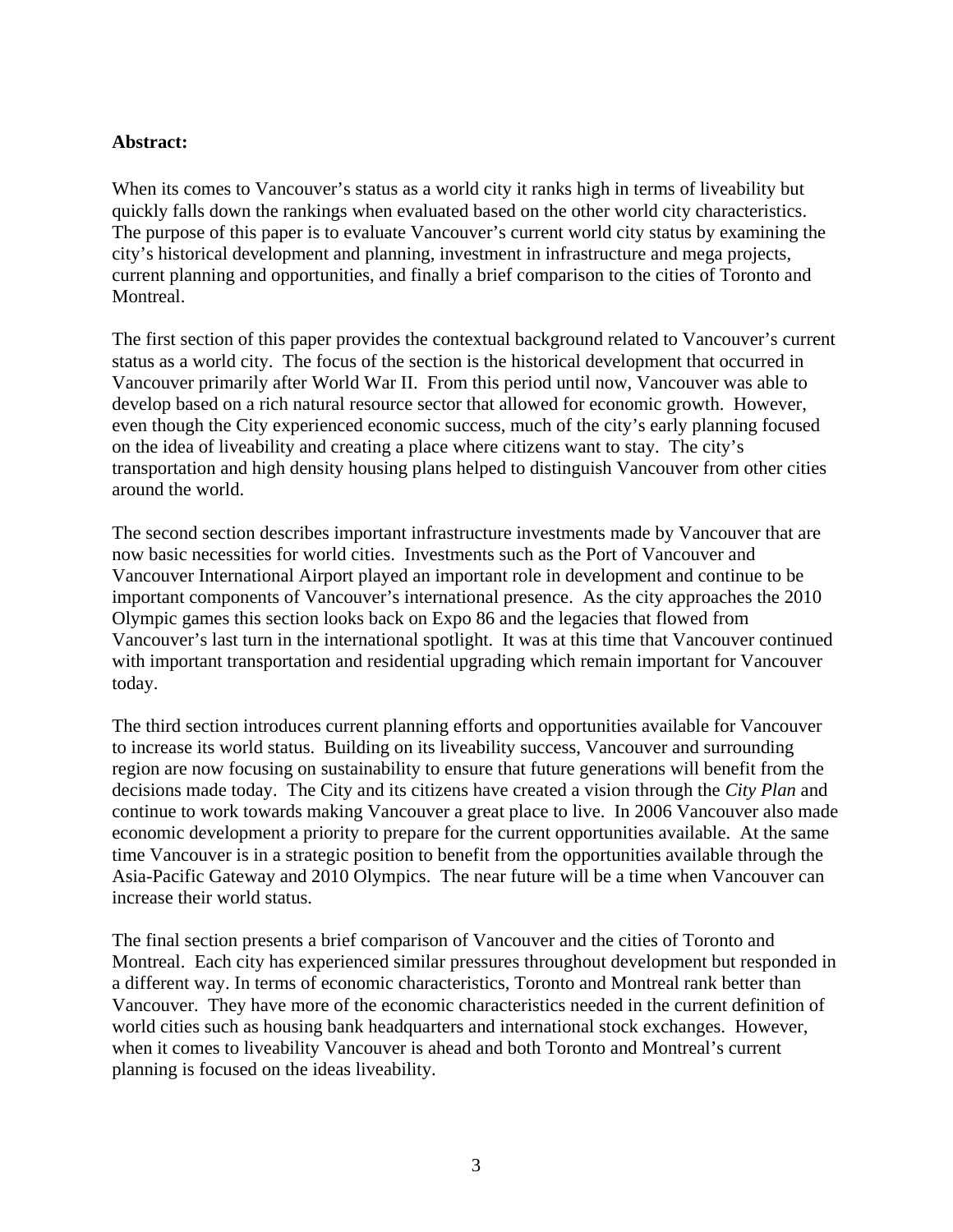#### <span id="page-3-0"></span>**Introduction:**

This paper examines the City of Vancouver (Vancouver), British Columbia and its status as a world city. Although Vancouver's development was similar to other major cities around the world, it has not been granted world city status based on the current definition. Vancouver presents an interesting case study of a city which may be developing a new way to approach world city status and its definition. Vancouver's geographic location created historical economic opportunities in the natural resource sector and now presents Canada with an opportunity to increase its connection with the growing Asian markets. Historically, Vancouver did not focus on rapid and advanced economic development which seems to be one of the leading indicators to determine world city status. Instead Vancouver has focused on the idea of liveability by creating transportation and high density housing plans which have distinguished it from other cities around the world. The city has created a place where people want to live and now has the opportunity to enhance its status within Canada and around the globe by capitalizing on the economic opportunities available such as increased investment in the Asia/Pacific Gateway and the 2010 Olympic games. In the meantime Vancouver may also prove to be a leader by illustrating the value of liveability and sustainability and how they should be given increased attention when ranking world cities.

#### *Background:*

As cities around the world have developed they have been compared to one another based on a variety of characteristics. The concept or status of a 'world city' is an academic construct which was created to distinguish cities from each other. Cities like London, U.K., New York, U.S.A. and Tokyo, Japan, have not only been given the status of world cities but are also the benchmarks that other cities are compared to.

It is very difficult to find evidence that cities around the world make explicit efforts to specifically raise their status as a world city. Instead world cities have developed based on general business/development sense and plan based on the opportunities and challenges they face. However, the policies and planning of cities provide them with an opportunity to raise their world status and create more opportunities in the future. As the world continues to become increasingly connected it is important for cities to create networks and communicate with other parts of the world. Global markets are creating the opportunity for other cities to reach the same status that London, New York and Tokyo have already reached.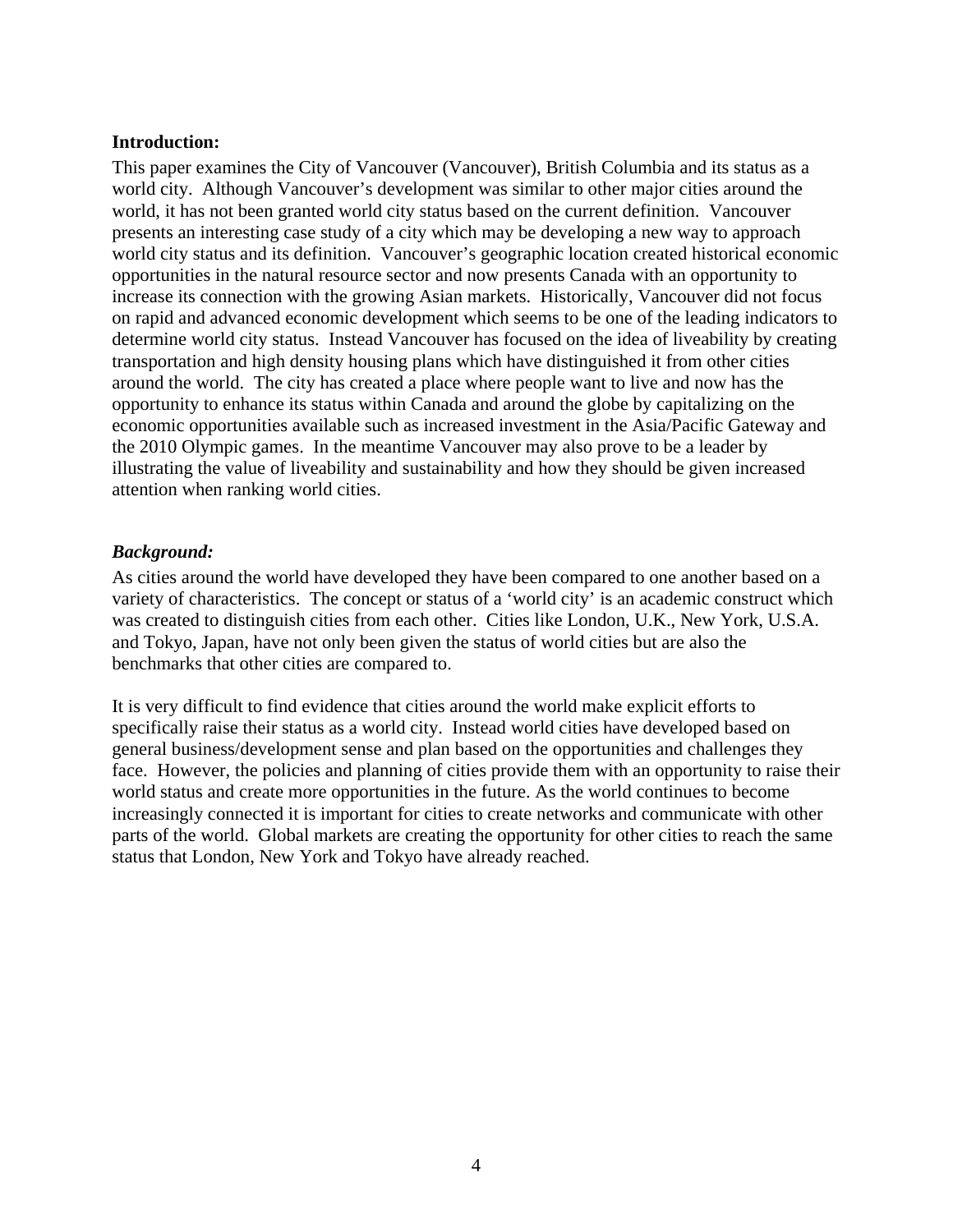### <span id="page-4-0"></span>*Defining a World City:*

1

It is important to understand how global/world cities have been defined in order to provide context for the remainder of the paper. Finding an agreed upon definition of a world city is a difficult task considering it continues to evolve over time. The evolution is based on the various characteristics that have been used to determine the composition of a world city. Although important, basic population statistics are no longer enough to determine whether a city has world status. When developing their roster of world cities, Beaverstock, Smith & Taylor, (1999) recognized "the need for a systematic consideration of the question of world city status" (p. 446). The authors describe four approaches used in the literature to define world cities<sup>[1](#page-4-0)</sup> and note that "…the central facet of the world city literature has been to *rank* cities according to their disproportionate geo-economic power in the world-system" (Beaverstock et al., p.446). In recent years increased focus has been placed on cities' economic (advanced producer services), transportation, and communication abilities. World cities are judged based on the number of corporate headquarters they have and their connection to other global markets whether it be trough direct trade or investment in global investment exchanges.

There are a series of characteristics that seem to be neglected when it comes to defining world cities. Tomas Hutton (1998) considers city growth to be based not only on the traditional economic factors but "new dynamics such as amenities (natural and cultural), entrepreneurship, human capital, immigration (foreign and domestic), information technologies and systems (which reduce the impediment of distance), opportunities in niche markets and local governance factors" (p.2). However, the current top social indicator seems to be immigration and the ability of cities to attract individuals from around the world.

This paper presents the experiences of Vancouver and introduces the idea that perhaps world cities should be increasingly judged in terms of liveability and sustainability. Cities must provide service amenities that satisfy the expectations of immigrants and local citizens in order to retain them. Governments and cities around the world are faced with increasing pressure to mitigate their impact on the environment. As global warming and its effects continue to gain awareness it is important for cities to take action and integrate the environment into their planning. These more social/environment aspects may prove to be stronger determinants of world cities in future years.

 $1$ <sup>1</sup> The four methods described are the cosmopolitan characteristics and the multinational corporate economy, world cities and the new international division of labour, the internationalization, concentration and intensity of producer services and world cities as international financial centres (Beaverstock et al., 1999, p.446-450)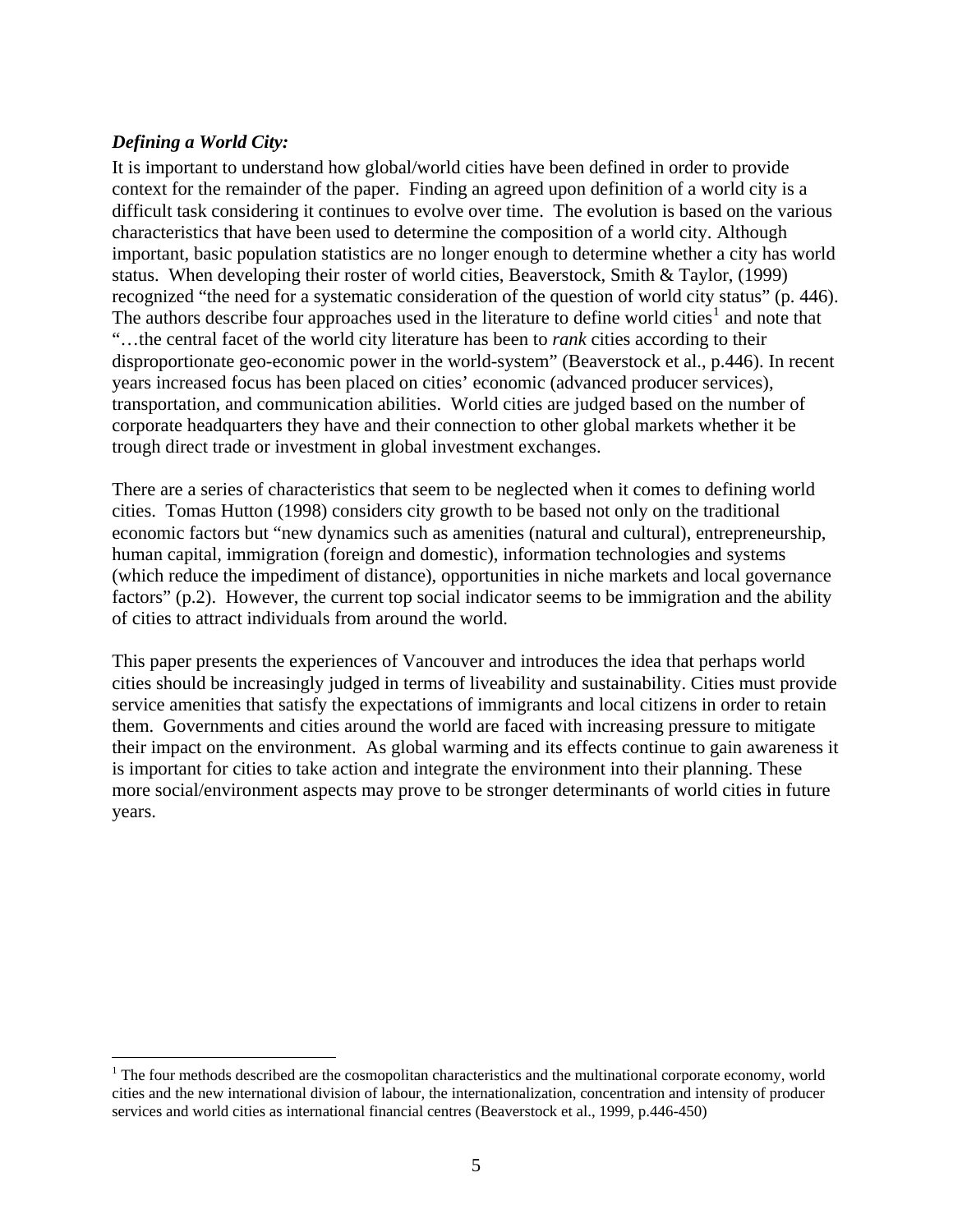## <span id="page-5-0"></span>*Purpose of Paper:*

The purpose of this paper is to provide a discussion of Vancouver, British Columbia in relation to its status and development as a world city. The paper seeks to answer four questions;

- 1. How has Vancouver's historical development help to shape its current status in the world today as a world city?
- 2. What are some broad development trends that have occurred in Vancouver?
- 3. What are the current planning efforts, infrastructure, economy and social and cultural environment factors that have affected Vancouver's status as a world city?
- 4. How does the city of Vancouver compare to other Canadian Cities?

Context for the paper is provided by examining the historical developmental trends of the city with focus on the post World War II (WWII) era. As the city continues to grow it is important to consider what developments in the past have led to Vancouver's current status in the world. The focus then shifts to identifying current policies and opportunities available for Vancouver to enhance its status as a global city. Current planning efforts by the City will are discussed in an attempt to identify how Vancouver's future status may be enhanced. Finally, a comparison of Vancouver to other Canadian cities will help identify how Vancouver's activities match up to Toronto and Montreal and their efforts to increase their status in the world.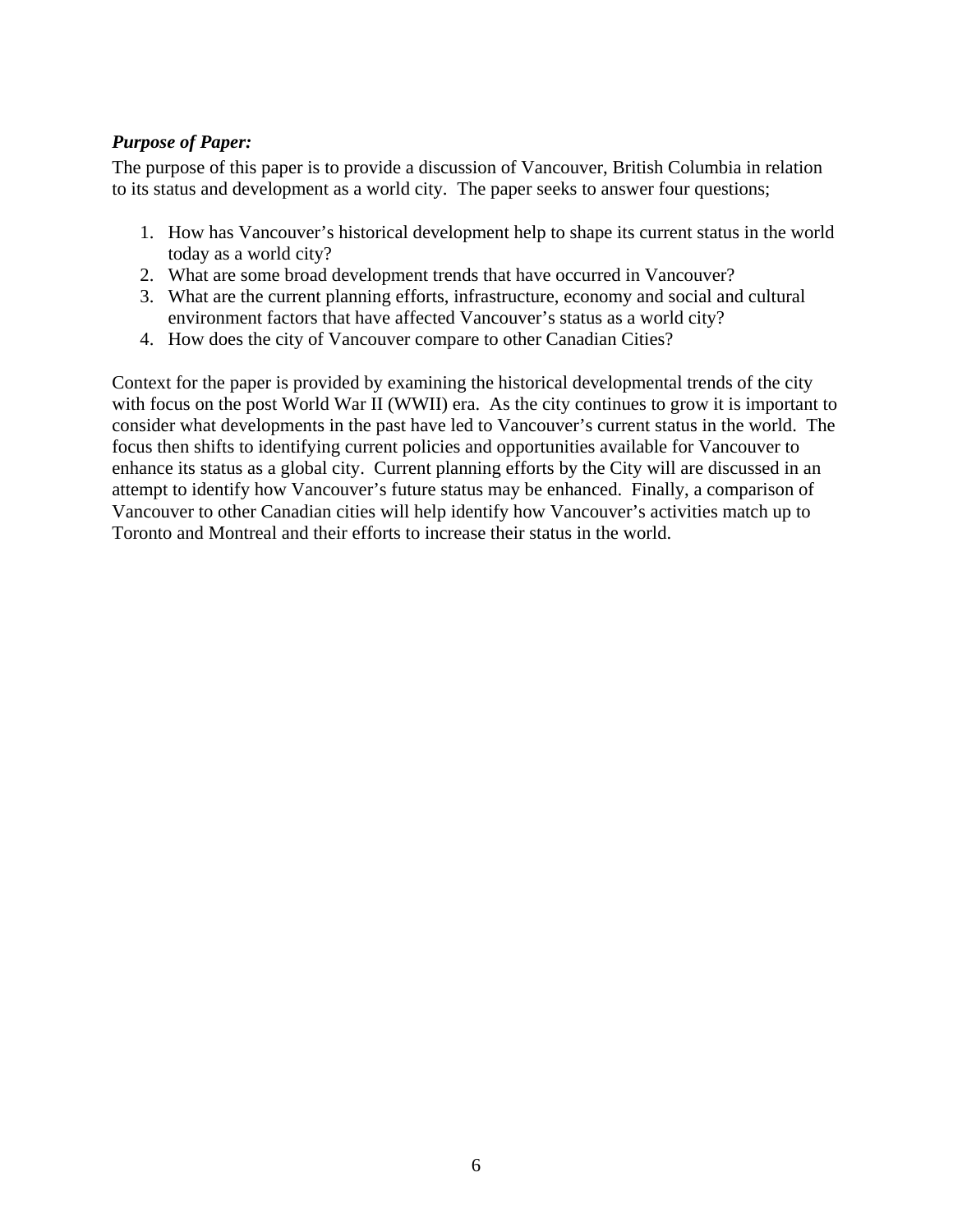#### <span id="page-6-0"></span>**Section #1: Historical Development and Planning**

Vancouver developed in an ideal region that is bordered by the Rocky Mountains and Pacific Ocean. The city's historical development is similar to other cities which are surrounded by land that is rich in natural resources. This section describes the history and development of the region and city. It outlines how in the post world war II period there was rapid growth that allowed for the city and surrounding municipalities to develop. This section also identifies the city's historical planning and describes how the goals and visions of the past have brought Vancouver to its current position in the world.

### *1.1 Brief History of Vancouver (pre-WWII)*

The site which Vancouver currently occupies was originally a place where many First Nations fished, hunted and traded with each other. The area was developed with the arrival of European settlers and construction of Fort Langley, the location where the two groups began to trade various goods. A major development push occurred with the arrival of 25,000 Americans by the discovery of gold along the Fraser River in 1858. Development would continue and the forestry industry soon became the central feature with the development of Pioneer Mills sawmill in 1862. The area's forest industry was recognized around the world and wood was shipped as far as China. In 1882 the area was the first on the Pacific coast north of San Francisco to have electric lights. Development continued as the Canadian Pacific Railway (CPR) was constructed across Canada. The city prepared for the railway's arrival and incorporated itself as Vancouver on April 6, 1886. The region benefited greatly from the railway construction as it became the western terminus. In the same year the first cargo import arrived at the Port of Vancouver.

The city and the region's development increased with the additional economic activity which was marked by the incorporation of the district of North Vancouver in 1891. In the next two years Coquitlam, South Vancouver, and Burnaby were also incorporated. Over time as their population and activity soared some of the municipalities began to amalgamate. In 1928 South Vancouver and Point Grey joined with Vancouver which at the time doubled the city's population (Davis, 2004).

### *1.2 Historical Development (post WWII)*

Similar to development of other cities in Canada, Vancouver's early economic base was heavily dependent upon the natural resource industry. Natural resources helped to develop Vancouver's role as a trade hub for western Canada and the site responsible for exporting goods to Asia and other areas. According to Hutton, Vancouver's post war development was driven by linkages with the growing resource-based economy which included command and control functions, transportation linkages, consumption linkages and socio-cultural linkages. Hutton (1998) defined the functions as:

à *Command and control functions: specialized service linkages:* Vancouver business office development from 1960-1980 was driven by resource corporations and institutions to support them.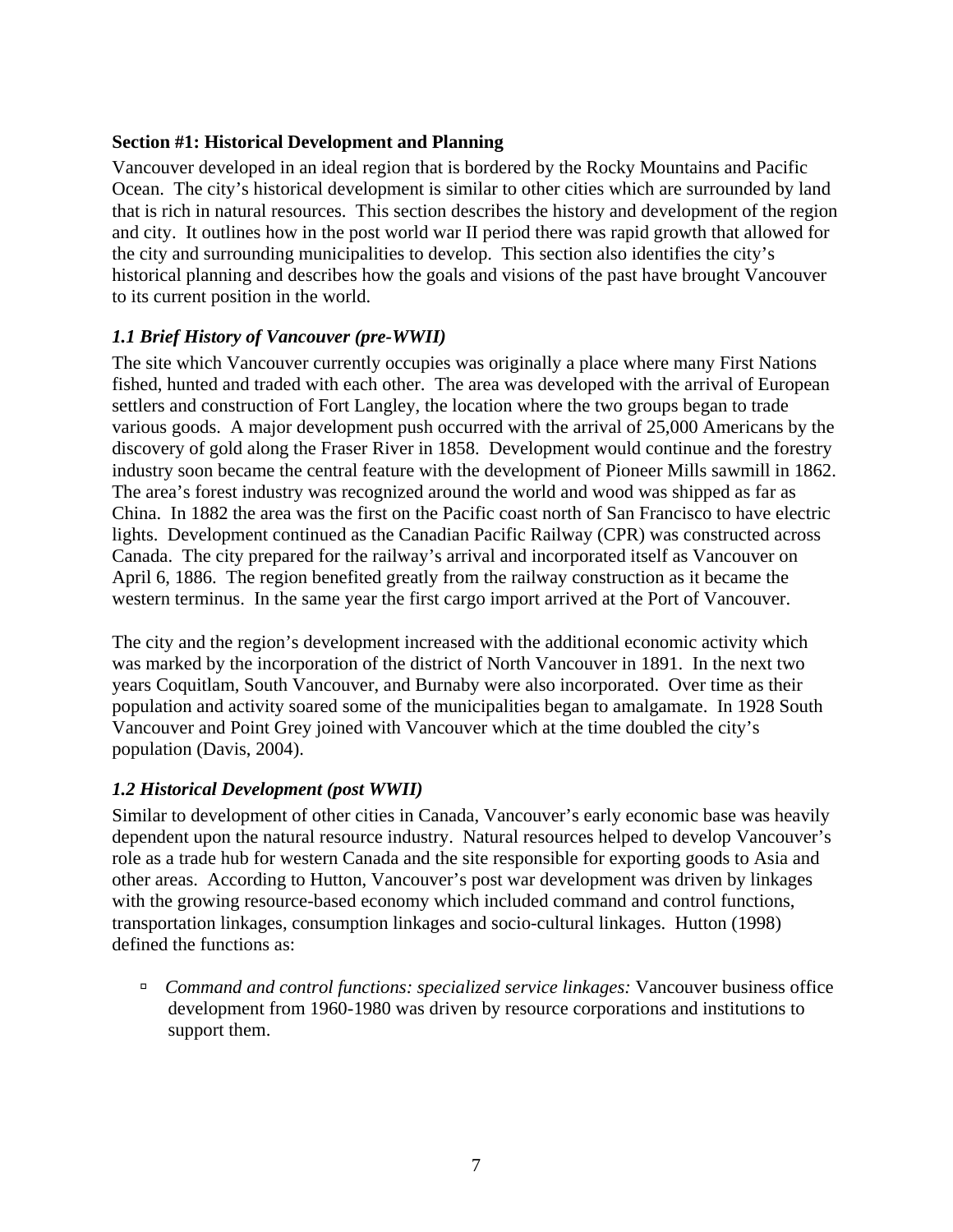- <span id="page-7-0"></span>à *Transportation linkages: Vancouver as a commodity export gateway:* The development of the Port of Vancouver (Port) (discussed in detail later) helped place Vancouver as a global trade center. Initial growth for the Port was based on commodity exports.
- à *Consumption linkages:* Historically Vancouver was dependent on the hinterland for supply of consumer markets.
- à *Socio-cultural linkages:* The formation of residential communities and class structures grew with resource development. Many of the corporate executives and higher level employees began to group together in certain regions of the city (p. 58).

The 1970's would see increased economic activity with enhanced relations to the Pacific Rim. The pacific connection increased economic activity and created a development boom in the late 1980's. At this time immigration significantly increased population growth but by 1981 twothirds of the population lived outside of central Vancouver. Planning in the 1990's brought people back into Vancouver; the 1996 census displayed a net population increase for the first time in decades. (Davis, 2004)

The 1990's and present day have seen less emphasis being placed on the natural resource sector. Cities have had to adapt in order to survive and according to Hutton Vancouver and other Canadian cities experienced three common transformational elements. First, rapid growth in service industries, employment and trade; which helped to alleviate the dependence on natural resources. Second, new social structures which include an elite service class. Finally, cities have had to reconfigure their internal structure (Hutton 1998, p. 40).

It is difficult to create a specific timeline or to generalize Vancouver's development in the post WWII period. However, insight into some of the historical trends and planning can help to create a greater understanding of the trends and factors that have developed the city of Vancouver.

## *1.3 Regional Municipal Growth/Amalgamation*

 $\overline{a}$ 

Vancouver's development was shaped by the group of municipalities within its immediate geographic area. In order to coordinate development the Greater Vancouver Regional District (GVRD) was incorporated in 1967 with the purpose of delivering key services within Vancouver and the other 20 member municipalities (Metro Vancouver, 2008). The entity was an amalgamation of the Greater Vancouver Water District and the Greater Vancouver Sewerage and Drainage District and has expanded to now include the Greater Vancouver Housing Corporation and the Greater Vancouver Transportation Authority (Translink). The group is now described as Metro Vancouver and is overseen by The Metro Vancouver Board of Directors. The board is composed of representatives from each of the member municipalities and a director from Electoral Area  $A^2$  $A^2$ . Together the board and municipalities are responsible for treating and supplying water, regulating air quality, developing growth management plans, providing

<sup>&</sup>lt;sup>2</sup> Electoral Area A is composed of the following unincorporated areas; the west side of Pitt Lake; the northern portion of Indian Arm; a portion of land between the District of West Vancouver and the Squamish; Lillooet Regional District (excluding the Village of Lions Bay); the islands of Bowyer, Passage and Barnston; the University Endowment Lands (including Pacific Sprint Regional Park); and the University of British Columbia.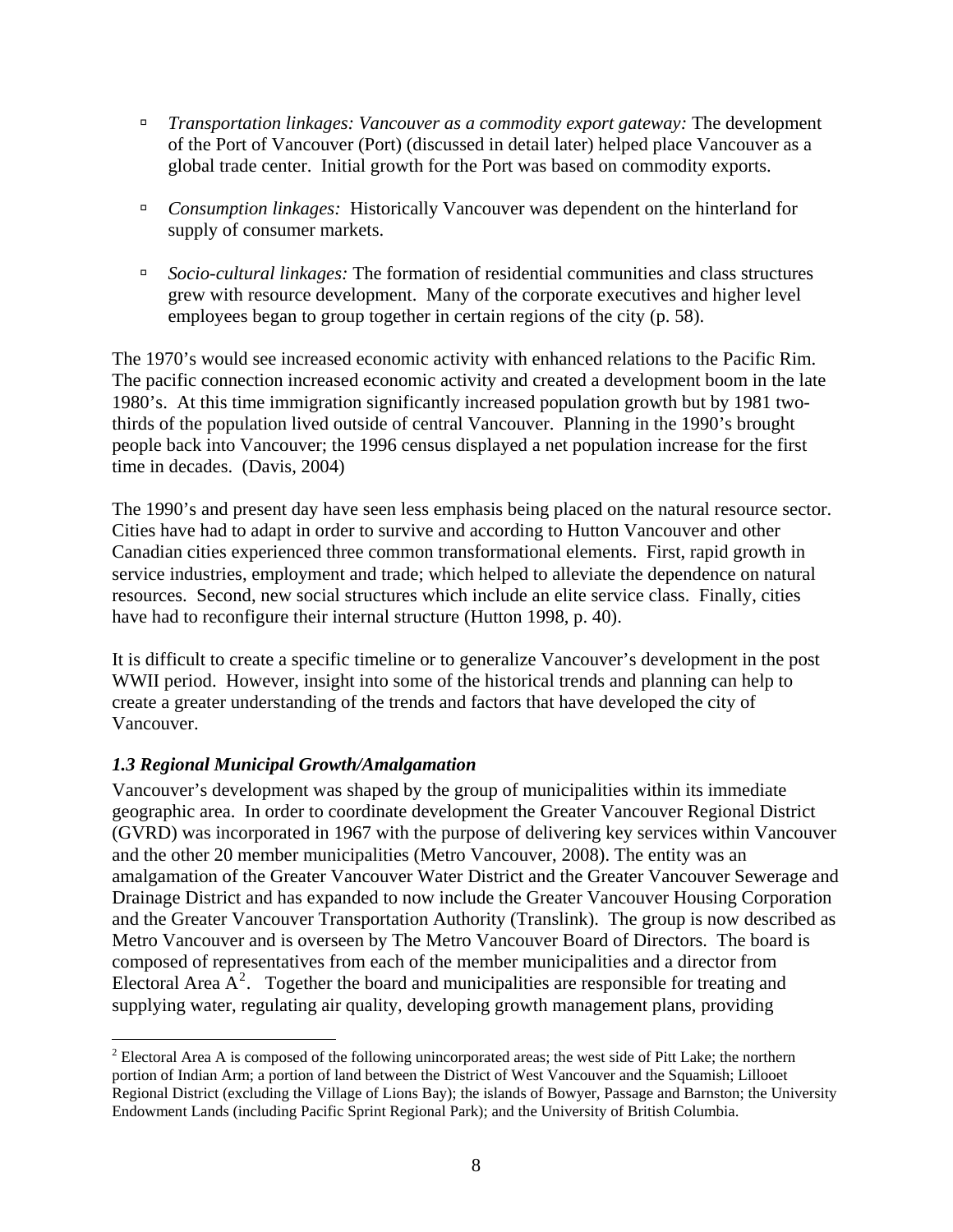<span id="page-8-0"></span>affordable housing, labour relations services, and managing the regional parks and 911 emergency system (GVRD, 2003, p.3).

## *1.4 Historical Planning*

Vancouver was able to capitalize on the benefits of a strong resource sector but they have also benefited from forward thinking as part of city planning. In 1928 Vancouver city council commissioned what would become Canada's first comprehensive city plan (Vancouver City Planning Commission, 1980, p.2). The Bartholomew plan was not ratified by city council but many of the developer's ideas have since been realized. Bartholomew felt that "few cities' possess such a combination of nearby natural resources, a splendid harbour, a terrain ideally suited for urban use, an equable climate, and a setting of great natural beauty" (McAfee, 1997).

According to McAfee, former Co-Director of Vancouver city planning, "By the 1970's, well before the city reached Bartholomew's planned one million people, the 1928 vision became obsolete" (McAfee, 1997). It was at this time that citizens pushed to have a voice in the future development of the city. Beginning in the 1970-80's and continuing today, the city has benefited from a series of planning efforts that have emphasized citizens' engagement and sustainable development. Vancouver regulated growth by ensuring that any new development would enhance the city's character and liveability for its citizens. It is during this period that Vancouver broke away from the traditional emphasis on economic development and focused more on liveability, a factor that seems to be undervalued in the world city literature. The following plans and development guides help to illustrate this point and demonstrate how Vancouver was able to grow while at the same time maintaining its image and quality of life.

### *Goals for Vancouver – 1980:*

 $\overline{a}$ 

In 1979 the Vancouver City Planning Commission set out to explore what the City of Vancouver should look like in the future<sup>[3](#page-8-0)</sup>. In order to achieve this, the commission gathered input from over 5,000 citizens and representatives from various programs and associations. The final goal recommendations were divided based on 10 broad categories.<sup>[4](#page-8-0)</sup> The first goal expressed in the final document (Natural Setting category) is to "maintain access to and enjoyment of natural setting and environment which is perceived as one of the principal components of the quality of life in Vancouver" (Goals for Vancouver, 1980, p.6). In terms of the economy, the Port and Trade are recognized, along with the opportunity for Vancouver to become Canada's connection to the Pacific Rim. One goal is the "promotion of Vancouver as Canada's Western Pacific Rim Gateway" (Goals for Vancouver, 1980, p.31). This once again illustrates the citizens' and planners' ability to recognize key sectors for the city.

This report also expressed citizens' values of limiting the areas of apartment style housing development, limiting air pollution, encouraging energy conservation and maintaining a high quality of life. It is important to consider that although this was a time of increased economic

<sup>&</sup>lt;sup>3</sup> "The Basic use of these Goals for Vancouver is to establish an articulated direction and purpose so that the residents of the city have a clear understanding of what the community values and is trying to accomplish" (Goals for Vancouver, p.3).

<sup>&</sup>lt;sup>4</sup> The categories included; The City as a Stage, The People, The Parts, The Economy, Leisure, Movement, Services to People, Services to Property, Special Concerns, and Management of the City.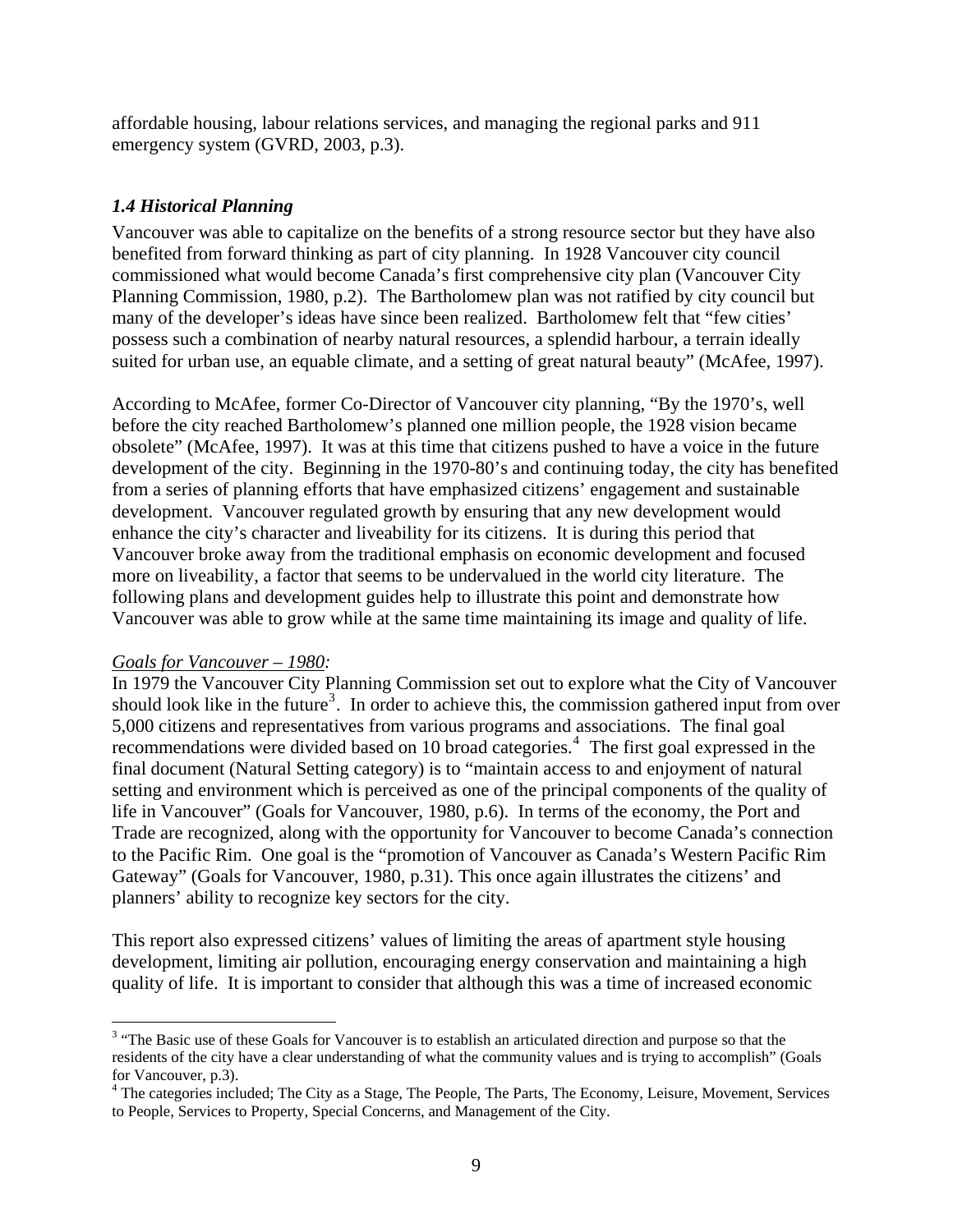activity the values and goals that were emphasized were those related to protecting Vancouver's natural environment, people and quality of life. These values worked to influence Vancouver and indicate that the city may have been ahead in terms of environmental sustainability and protection.

#### *The Vancouver Plan – The City's strategy for managing change:*

The *Vancouver Plan* was created in 1986 to help the city control and direct growth as it continued to expand. It built on the ideals expressed in the *Goals for Vancouver* project and "as a result *The Vancouver Plan* must be viewed as the City's most ambitious and widely accepted strategy for achieving the aspirations set for Vancouver by its residents and business community" (Community Development Policy, p.4). The final report set out eight criteria to evaluate developmental change and ensured that development would include;

- *Prosperity:* promote projects which contribute to long term and permanent employment growth.
- <sup>*n*</sup> *Vitality:* promote projects which are diverse and present new opportunities to what already exists.
- à *Efficiency:* lowest public cost
- <sup>*Equity:* distribution of project benefits should be as broad as possible.</sup>
- <sup>*Beauty:* promote projects that improve and enhance Vancouver's natural setting.</sup>
- <sup>If</sup> *Security:* promote projects which enhance city security.
- <sup>*B</sup> Health:* promote projects that mitigate health concerns.</sup>
- <sup>*o*</sup> *Openness:* promote projects which are designed in an open format

(Community Development Policy, p. 4-5)

This plan helped to solidify the values expressed in the *Goals for Vancouver* project. Once again, although the economy is mentioned in terms of job creation, it is important to note that Vancouver was again focusing on the environment and the health of its citizens.

### *Community Development Policy - 1987-1990 Capital Plan:*

The *Capital Plan* was created during the development boom of the 1980's which was show cased by Expo 86. The document was divided in two parts; First, an identification of the data and trends at the time and second, a set of priorities to guide development. Priorities were once again developed based on the *Vancouver Plan* and the *Goals for Vancouver* policies. The difference was that this document set out the criteria for deciding how capital development projects should be evaluated before they were approved. Context for the *Community Development Policy* was based on three policy areas; Financial, Municipal Service and Community Development. Together they were used to determine the criteria for selecting capital projects. Relevant areas include Transportation where focus was placed on improved management and efficiency rather than large capital projects. The Urban Environment criteria required developer to "identify and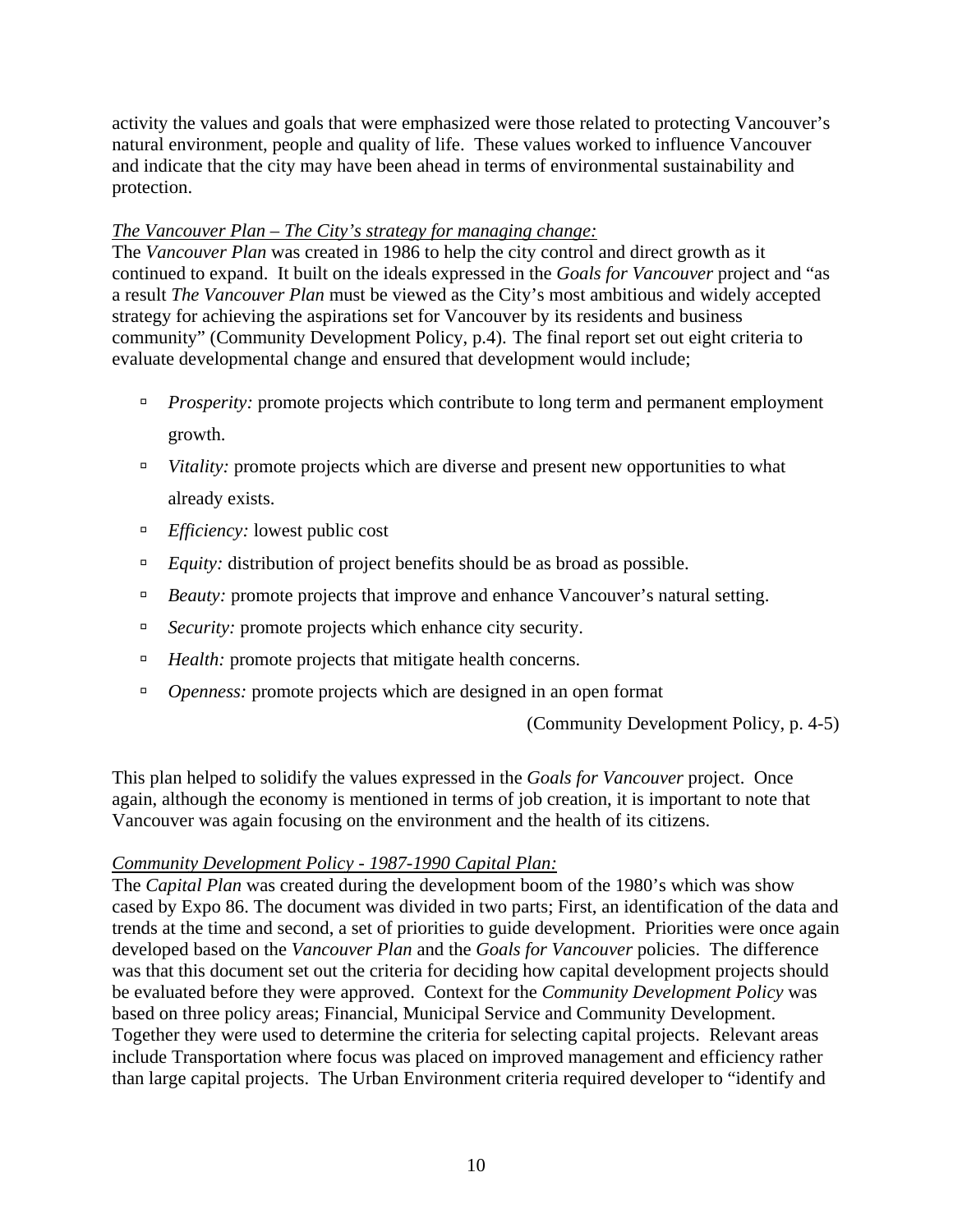<span id="page-10-0"></span>preserve those aspects of the Vancouver environment that are critical to the City's image, character and quality of life" (1987-1990 Capital Plan, p.12).

The *Capital Plan* helped to round out a series of planning documents that arrived during the 1980's: from a broad statement of citizens' goals to development and capital spending criteria. These documents illustrate Vancouver's ability to allow for economic growth while maintaining citizens' lifestyles and quality of life.

#### *Social Planning – Impacting Residential Planning:*

Detailed discussion related to Vancouver's social planning is beyond the scope of this project. However, the City's social planning is important when it comes to residential plans and its ability to consider social characteristics when designing urban and residential areas. The area of social planning is the responsibility of Vancouver's Social Planning Department which began with a broad mandate "… [to] coordinate the efforts of Civic departments and voluntary agencies to deal with families and persons requiring assistance and to achieve concerted application of health, education, welfare, recreation and employment services combined with public works of all descriptions" (Vancouver Social Planning Department, 1998, p.5). The department has been instrumental in delivering the services and advocating for social policy throughout times of economic development. It is important to consider departments such as this and their influence to maintain Vancouver's image as being a city of choice in terms of liveability and quality of life.

The social influence is most prevalent when it comes to the city's residential planning. According to Trevor Boddy (2005), Vancouver has broken many of the classic rules of urban planning in North America. He explains that Vancouver has turned high density housing into a positive by ensuring that citizens have the public amenities they need close by. As the youngest major city Vancouver has worked to slow urban sprawl by promoting the notion of "Social Bonus Zoning." This allows for high density development so long as there is social development such as "public amenities as cultural facilities, parks, schools, and social housing" (Boddy, 2005, Politics in transit, para.4). Vancouver has become known for this form of planning and the term "Vancouverism<sup>[5](#page-10-0)</sup>" is commonly used among urban planners. The development which began in preparation for Expo 86 helped lead the way for Vancouverism. Developers in the False Creek area were able to purchase land for a low price in exchange for developing public amenities. The Concord Pacific Development used this method and has had great success.

Social influence becomes increasingly important when considering Vancouver's current environmental and transportation planning. High density housing and rapid transit lines have helped Vancouver to reduce its impact on the environment. However, a recent report by the Sightline Institute indicates that "the share of new urban and suburban growth that went into compact communities declined, and the amount of land developed to accommodate new residents increased, compared with the two previous census periods" (Sightline Institute, 2008, para.3). It will be important for Vancouver to turn this trend around in order to maintain its global position in terms of density planning.

<sup>&</sup>lt;sup>5</sup> "Vancouverism; a mix of income groups and modes of housing tenure in dense neighbourhoods with significant investment in parks, sites for social housing, arts, and recreation facilities" (Boddy, 2005).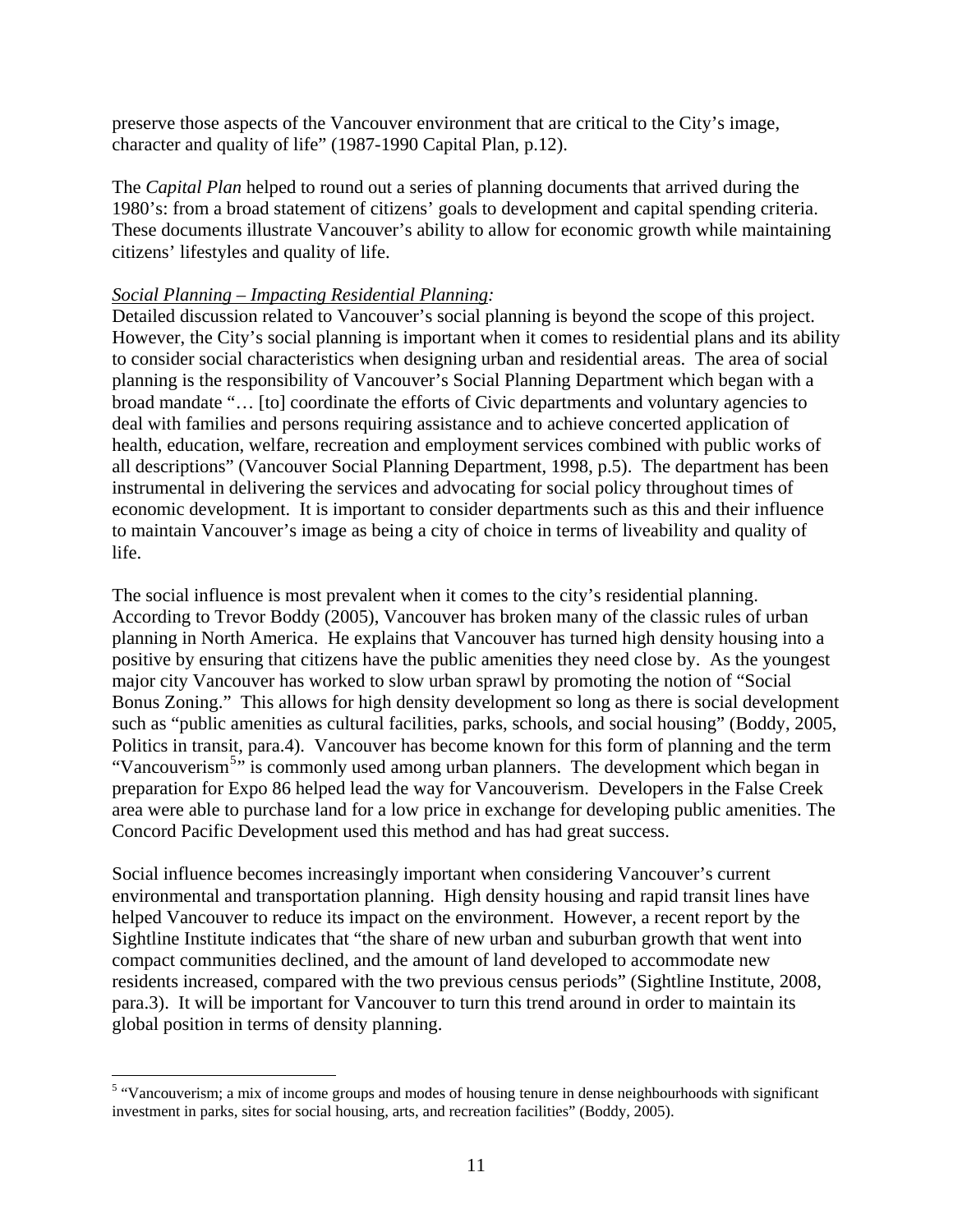#### <span id="page-11-0"></span>**Section #2: Infrastructure Investment and Mega Projects**

Vancouver's planning is not limited to the comprehensive plans outlined in the previous section. The city has also invested in many important infrastructure projects which are essential for economic growth and world city status. These investments have not only played a historic role in development but present future opportunities for the city. Vancouver has also taken the opportunity to put itself on the world stage by hosting international events. Expo 1986 and now the 2010 Olympics allow Vancouver to showcase itself and increase its status throughout the world.

### *2.1 Port of Vancouver*

 $\overline{a}$ 

Although the harbour area was a site of exploration in the early discovery days, the Port of Vancouver (Port) operations began in1863 when the first sawmill opened. Development continued as the Port became a location for trade and exporting goods. The Port's growth was spurred on by events such as the; arrival of the Canadian Pacific Railway in 1887, population growth during gold rush and forestry boom from 1881 -1911, exports of grain from western elevators in 1917, and the boom created by the second world war. In the beginning the Port's governance structure was complex and required agreement from the various agencies involved<sup>[6](#page-11-0)</sup> before development could occur. In 1913 the Vancouver Harbour Commission was created to oversee changes and create the development plans for the Port (Atamenko, Fletcher, De Jong, Northey, & Strachan, 1961).

The Port is now Canada's largest and is increasing its North American and international presence. "In North America, it ranks #1 in total foreign export. On the West Coast, it ranks #3 in total cargo volume and #3 for full foreign containers. In Canada it ranks #1 in total cargo handled and #1 in total container throughput" (Port of Vancouver, 2006, Comparison section, para.1). The Port's 2007 activity is outlined in Table #1, while Table #2 displays to the Ports principal trading partners.

| <b>Tonnes (Millions)</b>    | 2006      | 2007      | % Change |
|-----------------------------|-----------|-----------|----------|
| Bulk                        | 58.8      | 61.0      | 4%       |
| Breakbulk                   | 3.2       | 2.5       | $-22%$   |
| Containers                  | 17.7      | 19.2      | 9%       |
| <b>Total Tonnage</b>        | 79.6      | 82.7      | 4%       |
|                             |           |           |          |
| Containers (TEUs)           | 2,207,748 | 2,307,289 | 5%       |
| Cruise (Revenue Passengers) | 837,823   | 960,554   | 15%      |

### **Table #1: Total 2007 Activity for the Port of Vancouver**

(Vancouver Port Authority, *Statistics Overview 2007*, p.3)

<sup>&</sup>lt;sup>6</sup> "These bodies can generally be outlined to include: the National Harbours Board, the City of Vancouver and adjoining municipalities, the Federal Department of Citizenship and Immigration, the Provincial Department of Lands and forests and the Canadian Pacific Railway." (Atemenko et. al., p. 4).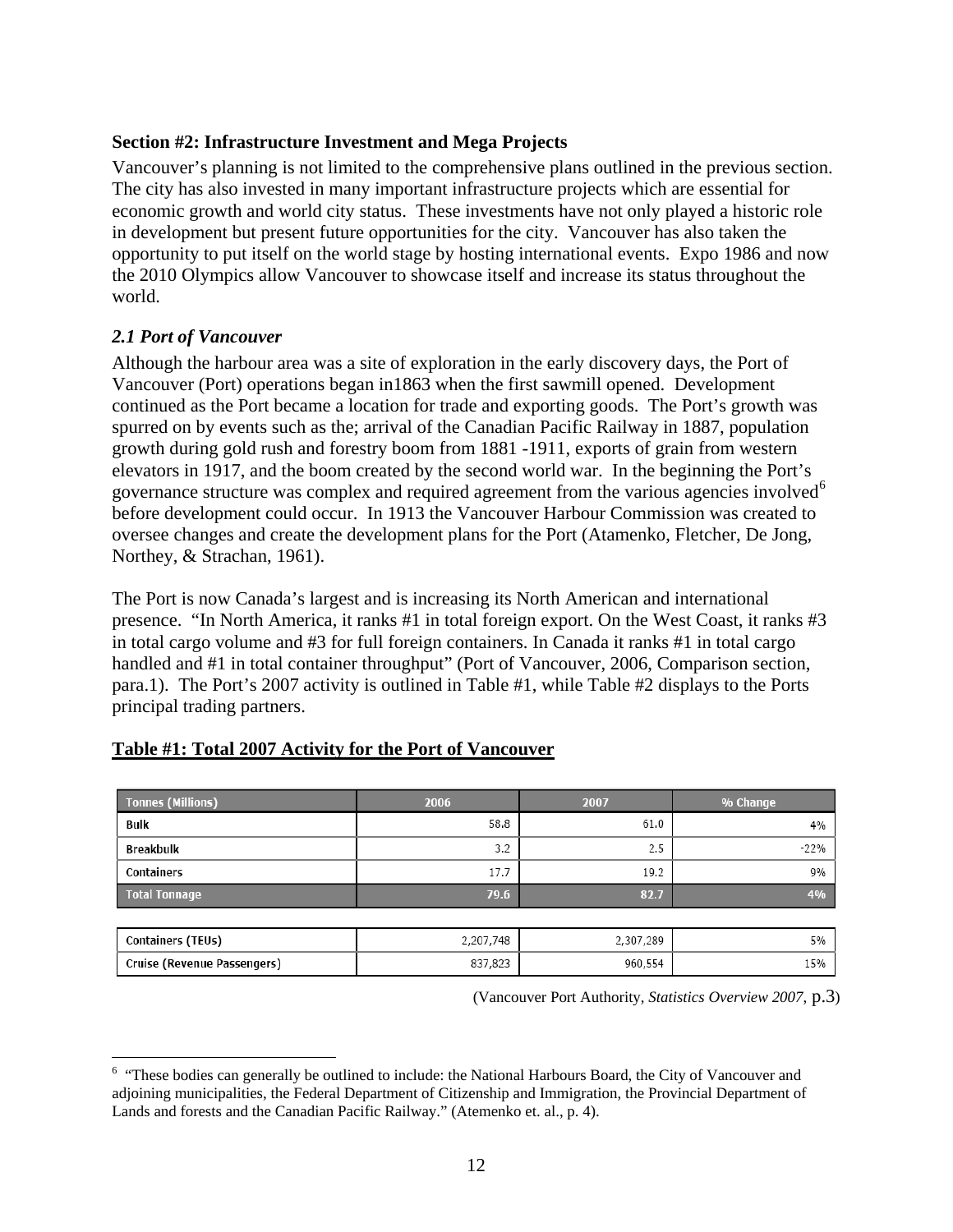|                | 2007 Inbound           |         | 2007 Outbound |                        |         | 2007 Total     |                        |         |
|----------------|------------------------|---------|---------------|------------------------|---------|----------------|------------------------|---------|
| Rank           | <b>Trading Partner</b> | Tonnage | Rank          | <b>Trading Partner</b> | Tonnage | Rank           | <b>Trading Partner</b> | Tonnage |
| $\mathbf{1}$   | CHINA                  | 5,590   |               | <b>JAPAN</b>           | 16,398  |                | <b>JAPAN</b>           | 16,998  |
| 2              | UNITED STATES          | 1,691   | 2             | CHINA                  | 11,071  | $\overline{c}$ | CHINA                  | 16,662  |
| 3              | KOREA (SOUTH)          | 750     | 3             | KOREA (SOUTH)          | 6,594   | 3              | KOREA (SOUTH)          | 7,345   |
| 4              | JAPAN                  | 600     | 4             | UNITED STATES          | 3,323   | 4              | UNITED STATES          | 5,015   |
| 5              | <b>HONG KONG</b>       | 517     | 5             | BRAZIL                 | 2,819   | 5              | BRAZIL                 | 2,843   |
| 6              | TAIWAN                 | 393     | 6             | INDIA                  | 2,470   | 6              | TAIWAN                 | 2,596   |
| $\overline{7}$ | THAILAND               | 381     | 7             | TAIWAN                 | 2,203   | 7              | <b>INDIA</b>           | 2,541   |
| 8              | MEXICO                 | 313     | 8             | GERMANY                | 2,105   | 8              | <b>GERMANY</b>         | 2,113   |
| 9              | MALAYSIA               | 185     | 9             | NETHERLANDS            | 1,550   | 9              | NETHERLANDS            | 1,572   |
| 10             | INDONESIA              | 164     | 10            | ITALY                  | 1,548   | 10             | <b>ITALY</b>           | 1,557   |

### <span id="page-12-0"></span>**Total Tonnage (000' Metric Tonnes)**

(Vancouver Port Authority, *Statistics Overview 2007*, p.9)

The Port is now managed by the Vancouver Fraser Port Authority (VFPA) and its Board of Directors. The VFPA was created on January 1, 2008 by the amalgamation of the Fraser River Port Authority, North Fraser Port Authority, and Vancouver Port Authority. This represents the first port amalgamation in Canada and a strong step towards coordinated planning, development and growth. According to the VFPA;

[t]he amalgamated port will be well positioned to better coordinate port planning and develop new investment opportunities that will facilitate the circulation of goods to and from foreign markets. The VFPA will also have greater resources for land acquisition, river management and strategic infrastructure investments" (VFPA, 2007, para.5).

The merger itself is part of the federal governments *Asia-Pacific Gateway and Corridor Initiative* which outlines the government's long term strategy to increase economic ties to countries in the Asia-Pacific corridor (Transport Canada, 2007).

### *2.2 Vancouver International Airport*

The Vancouver International Airport (YVR) was first developed in 1930. WWII meant large expansions for the airport, with the federal government taking control in 1940 for use as "a major centre for air defence, munitions manufacturing, and Royal Canadian Air Force training" (Vancouver Airport Authority, 2008a, para.1). This would not be the last shift in ownership throughout the airport's history. The variety of owners throughout the years presents interesting development trends in terms of expansion. From 1962 to 1992 the airport was owned and operated by the federal Department of Transportation. In 1992 "Vancouver International Airport becomes one of the first four airports in Canada transferred from the Federal Government to local community-based, not-for-profit organizations" (VAA, 2008a, para.1) The new Vancouver Airport Authority (VAA) took control in the same year and proceeded with an aggressive plan to expand and develop the airport. In the year 2000 the "airport's reputation as a world-class facility is confirmed when the International Air Transport Association's survey of international passengers rates YVR No. 1 in North America and No. 4 in the world" (VAA, 2008a).

The Airport plays an important symbolic and economic role in Vancouver. According to the VAA, in 2007 YVR was second in Canada in terms of activity which included 17.5 million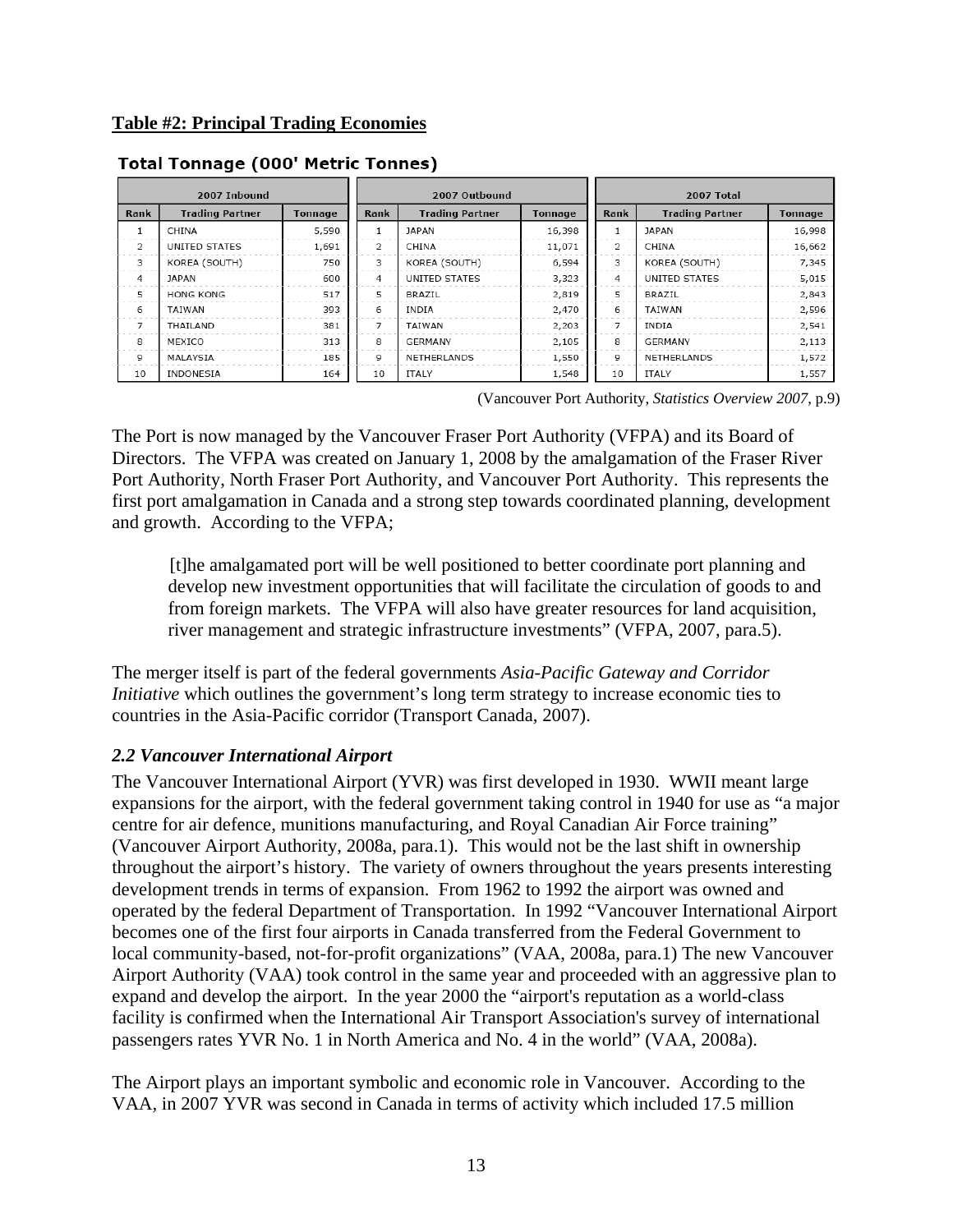<span id="page-13-0"></span>passengers, 226,234 tonnes of cargo, and 274,410 runway take-offs and landings (VAA, 2008b, p. 6). These numbers are records for the VAA and growth is expected to continue. The VAA is responding with plans for continued expansion.

## *2.3 Expo 86 and Legacy Projects*

Exposition 1986 (Expo 86) was the last world exposition to be held in North America and coincided with Vancouver's centennial celebrations. According to Olds (1998) the project was proposed as the result of a redevelopment plan for the north shore of the False Creek neighbourhood. The location was the former site of the CPR's rail yard, a site that provincial politicians and the City wanted to redevelop. In 1980, Premier William Bennet announced an elaborate development plan which included a world fair and rapid transit line that would connect the suburbs to downtown and the world fair site.

The theme of the fair was *Transportation and Communications: World in Motion - World in Touch*, an appropriate theme to promote the development of a rapid-transit line and other infrastructure investments. The event included 54 participant countries and hosted more than 20 million visitors but the real impact would be derived from the legacies left behind. According to the Department of Canadian Heritage, Expo 86 created the following legacies; regeneration of central core of Vancouver, Science Centre, Trade and Convention Centre (Canada Place<sup>[7](#page-13-0)</sup>) and SkyTrain (Canadian Heritage, 2008).

The Transacture is "a mixed-use commercial facility is home to the Vancouver Convention and Exhibition Centre,  $^7$  Canada Place is "a mixed-use commercial facility is home to the Vancouver Convention and Exhibition Centre The Pan Pacific Hotel, The Vancouver Port Authority Corporate Offices, Cruise Ship Terminal (Operated by the Vancouver Port Authority), The CN IMAX Theatre, World Trade Centre Office Complex and Citipark parking facility" (Canada Place, 2006).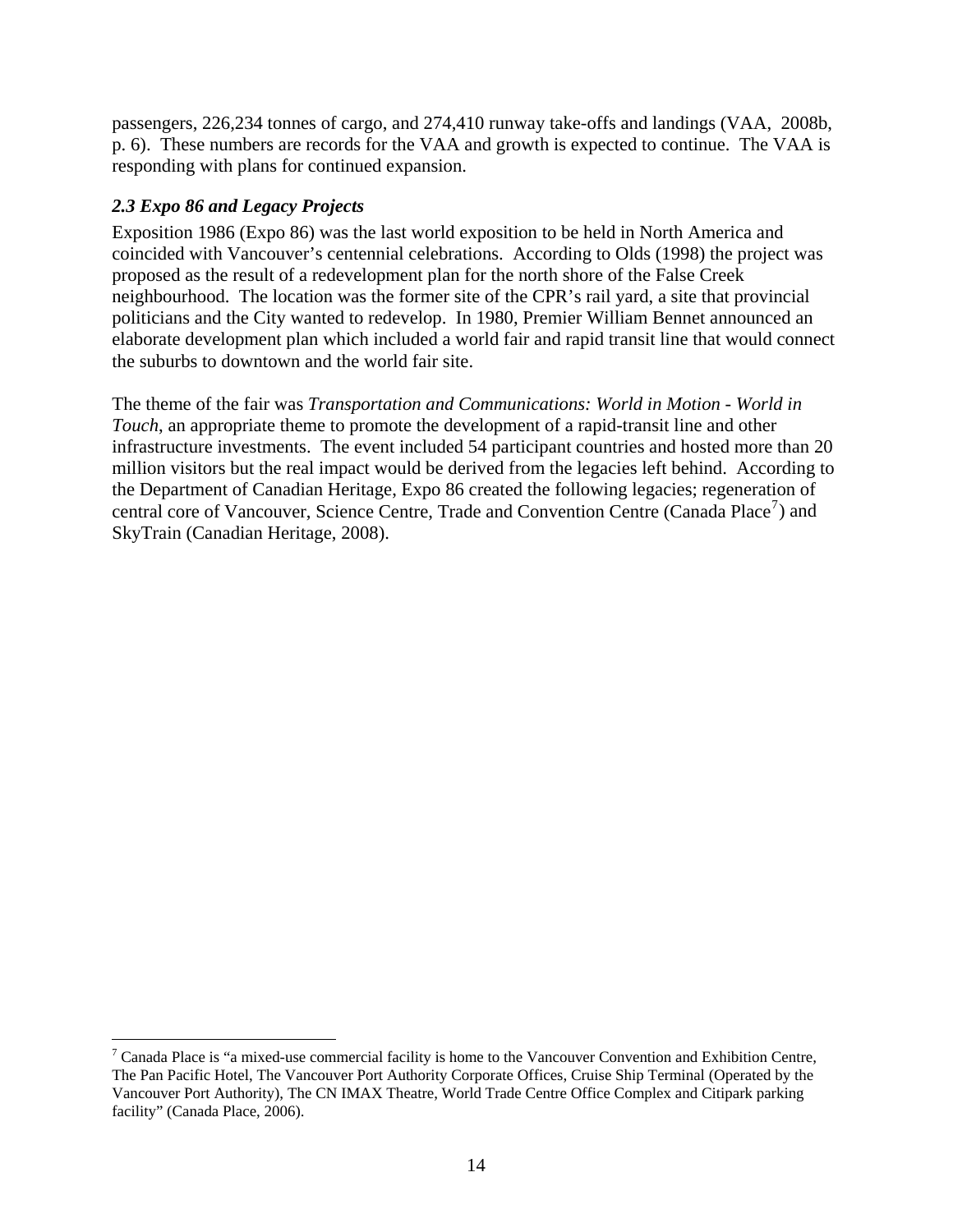#### <span id="page-14-0"></span>**Section #3: Current Planning and Future Opportunities**

Vancouver's historical development, investment and planning provide insight into how the city has developed into its current form. However, if Vancouver wants to continue to grow and subsequently increase its status in the world, it will not only have to continue with strong planning but also prepare itself to take advantage of the opportunities ahead. The following section outlines the current city, regional and economic planning that is occurring in Vancouver. It also presents opportunities for Vancouver to increase its world status such as the 2010 Olympics and the Asia-Pacific Gateway.

### *3.1 Vision for Planning*

Current planning for Vancouver is guided by *City Plan: Directions for Vancouver* (City Plan) (City of Vancouver: Community Services [CVCS], 2003). The report was released in 1995 and sets out a broad vision for various aspects of Vancouver's future. .

#### *Vancouver City Plan: Direction for Vancouver*

The impact of the *City Plan* goes well beyond the vision that it sets out, the inclusive process that was used to create the vision places Vancouver in a unique category of urban planning. The Plan was created by city planners and the citizens of Greater Vancouver. Over a three year period more than 20 000 citizens participated in creating the vision for Vancouver's future (CVCS, 2003). According to McAfee (1997), "the process was so unique that the City of Vancouver won national and international awards for the innovative public process which involved thousands of citizens" (para.11). The Plan builds on previous plans and enhances the components of Vancouverism. McAfee (1997) explains that:

CityPlan also sets some new directions by: increasing housing variety throughout the city to meet people's needs and make better use of existing city services locating jobs closer to where people live to reduce travel maintaining a diverse economy moving people by transit, walking, and biking changing the delivery of city services to a neighbourhoodbased model and supporting stronger neighbourhoods through the development of neighbourhood centres, local character zoning, community-based policing and integrated service teams (para.23).

The plan also began Vancouver's trend toward environmentally friendly planning and development. Although the environment has not yet become a key factor for determining world city status, Vancouver has put itself in a good position for an issue that continues to garner world attention. *City Plan* participants envisioned a "liveable city with a wide variety of jobs, where activities are sensitive to the environment" (CVCS, 2003, Health Economy section, para.1). This includes clean air and water along with making environmentally friendly transportation such as public transit, walking, and cycling a priority.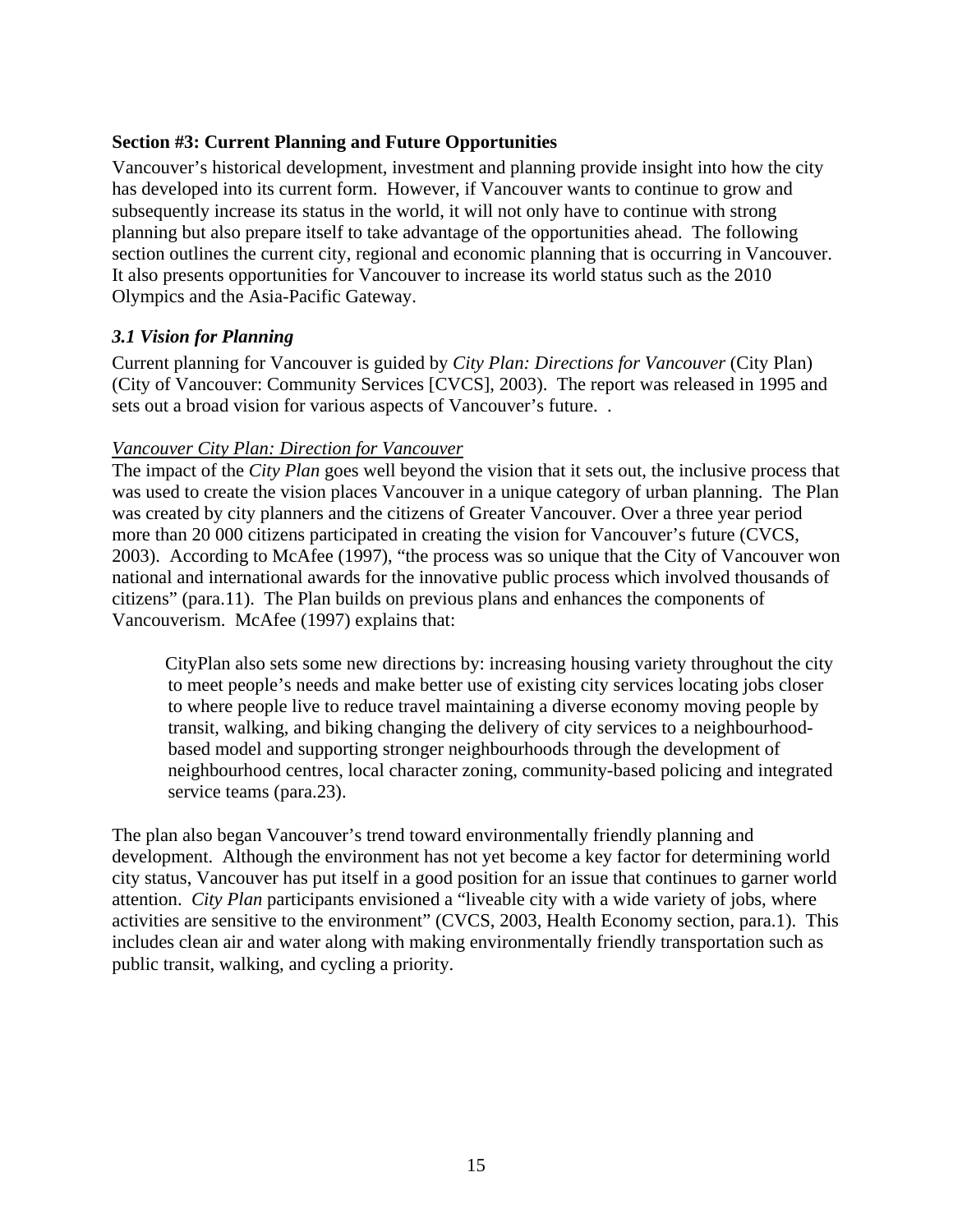## <span id="page-15-0"></span>*3.2 City of Vancouver Planning Department*

The four divisions<sup>[8](#page-15-0)</sup> within the City of Vancouver Planning Department use *City Plan* as a guide and have identified a variety of major projects that demonstrate the cities current priorities when it comes to development. The projects are divided into five topic areas:

Environment/Sustainability Projects, Community/Planning Projects, Transportation Projects, Information Projects and Cultural Projects. Each topic area has its own set of initiatives and programs that outline how Vancouver plans to achieve the goals within each category; Table #3 identifies the projects underway.

| <b>Initiative</b>            | <b>Projects</b>                                                |  |  |  |
|------------------------------|----------------------------------------------------------------|--|--|--|
| Environmental/Sustainability | EcoDensity, Sustainability, Southeast False Creek, Still Creek |  |  |  |
|                              | <b>Enhancement and Green Streets</b>                           |  |  |  |
| Community/Planning           | Project Civil City, Proposal to Expedite New Social and        |  |  |  |
|                              | Supportive Housing, Naming Rights and Commemorative            |  |  |  |
|                              | Naming Policies, Woodward's, Carrall Street Greenway, 1        |  |  |  |
|                              | Kingsway, Chinatown Revitalization, CityPlan/Community         |  |  |  |
|                              | Visions, Downtown Eastside Revitalization, Solving             |  |  |  |
|                              | Neighbourhood Problems and Four Pillars Drug Strategy.         |  |  |  |
| Transportation               | Granville Street Redesign, Canada Line Project, Downtown       |  |  |  |
|                              | Transportation Plan, Downtown Streetcar Initiative and The     |  |  |  |
|                              | Road Ahead.                                                    |  |  |  |
| Information                  | GVTV, Community Web Pages, City Publications, VanMap,          |  |  |  |
|                              | Preparing for an Emergency, City Hall Lights Program and One   |  |  |  |
|                              | Day Vancouver.                                                 |  |  |  |
| Cultural                     | Creative City, Hastings Park/PNE, Creative City Task Force and |  |  |  |
|                              | Queen Elizabeth Theatre.                                       |  |  |  |

### **Table #3: Major City Projects**

(City of Vancouver [CV], 2007a)

### *Environmental/Sustainability Projects*

1

The five projects seek to encourage growth while maintaining environmental and sustainability standards. Sustainability projects are concerned with ensuring that new development meets environmental standards set out by the city. Many other projects fall within this idea to help make sustainability a reality. The city recognizes that a change is occurring and it has set strict energy efficiency requirements for new buildings. As part of this ideal, Vancouver has created new sustainability requirements for development (CV, 2007b).

The City has implemented environmental restrictions on new development as part of their goal for increased sustainability to ensure a high quality of life for future generations. The city requires that all commercial and multi-family buildings meet the "strictest energy efficiency requirements in Canada" (CV, 2007b, para.2). The EcoDensity program seeks to address three

 $8$  The Planning Department's four divisions, City-Wide & Regional Planning, Community Planning, Current Planning and Central Area Planning advise Council on policies which guide growth and change in the city. (City of Vancouver: Planning Department [CVPD], 2006)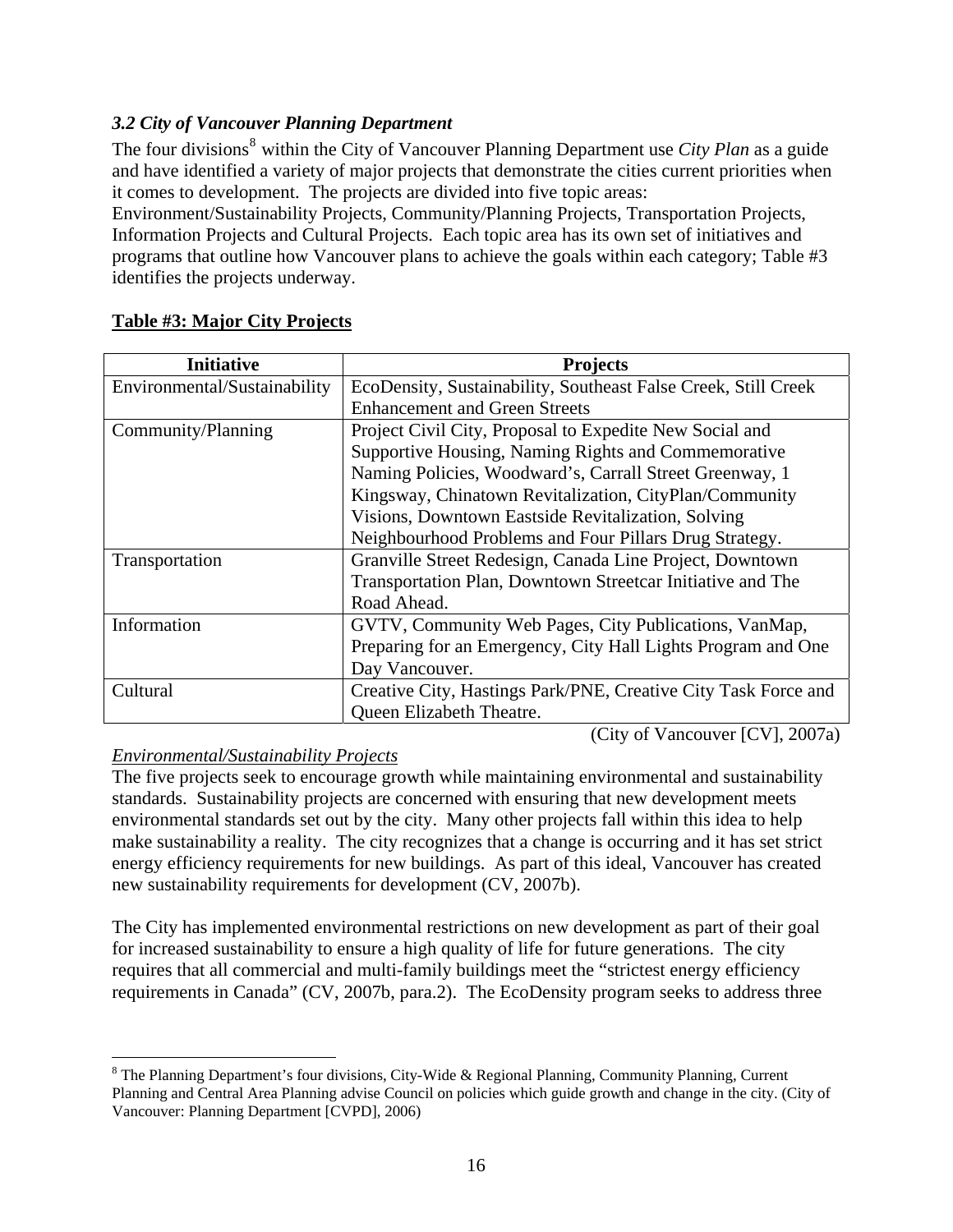<span id="page-16-0"></span>developmental concerns to ensure sustainable city growth.<sup>[9](#page-16-0)</sup> The goal is to "...create greater density throughout the city, and do it in a way that lowers our impact on the environment; ensures the necessary physical and social amenities; and supports new and different housing types as a way to promote more affordability" (City of Vancouver, 2007c, para.2). The project is currently in its initial stages as the city is consulting citizens and businesses for their ideas on how to develop eco-friendly density. With Vancouver struggling with housing affordability and only 11% of its current land base occupied by multiple-unit residences the City has an opportunity to develop its density even further (CV, 2007c). The city is also looking to develop land that was once used industrially, such as the Southeast False Creek project which began in 1991 and is focused on developing 80 acres of former industrial land into a high density community.

### *Community/Planning Projects:*

Community projects consists of eleven major projects which deal with the social development aspects for the city. Many of the projects look to improve neighbourhoods and ensure that problems such as homelessness are being mitigated.

#### *Transportation Projects:*

Vancouver's current transportation strategies are outlined in *The Vancouver Transportation Plan* (*Transportation Plan*) which was created in 1996, once again after consultation with the general public. It includes 76 initiatives with only 34% of them yet to be completed, with the expectation that all initiatives will be complete in the next three years (City of Vancouver: Engineering Services [CVES], 2008). The *Transportation Plan* seeks to increase walking, cycling and the use of public transit. The city wants to ensure that it continues to be an environmental leader and benefits from being "the only major city in North America without a single freeway within its boundaries" (Boddy, 2005). Vancouver is now developing a new longrange plan that will place targets for 2040.

Although there are currently four other major projects underway a lot of attention has been put on the Canada Line Project. The project will connect Richmond with downtown Vancouver and is expected to be complete in November 2009 just in time for the 2010 Olympics. It is an important infrastructure development as it will link Vancouver International Airport to downtown. Similar transit upgrades where made in 1985 with the development of the Expo Line for Expo '86 (City of Vancouver: Rapid Transit Office, 2008).

#### *Information and Cultural Projects:*

 $\overline{a}$ 

The information projects seek to ensure that citizens of Vancouver can access the information they are interested in and to provide feedback to the city. Two of the cultural projects currently underway are consulting with citizens to clarify the city's role in the arts.

<sup>&</sup>lt;sup>9</sup> Three concerns are: how to continue to grow in a way that is sustainable and reduces the city's ecological footprint; how to grow in a way that maintains our liveability; and how to grow in a way that improves opportunities to create more affordable types of housing.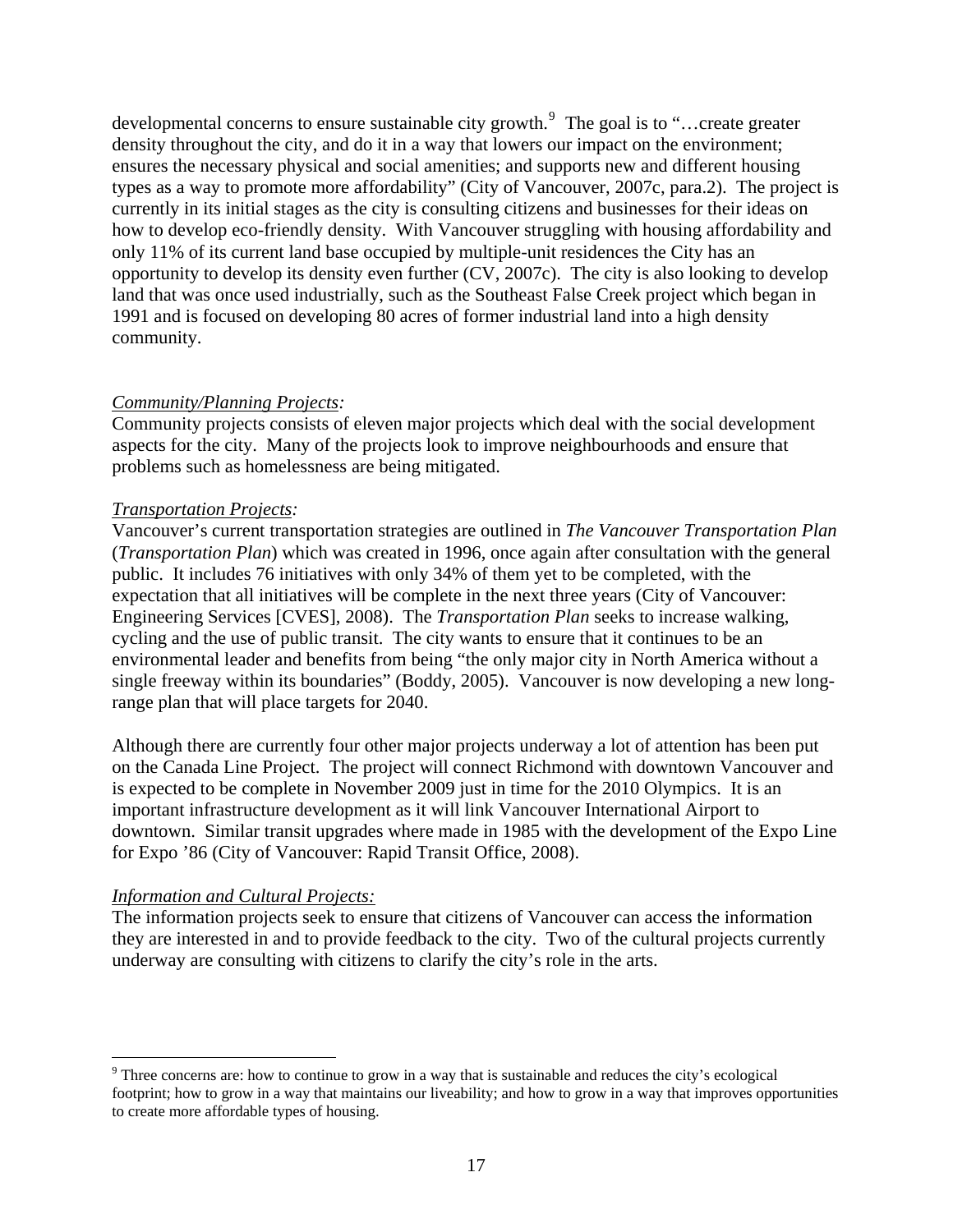### <span id="page-17-0"></span>*3.3 Economic Development Planning*

 $\overline{a}$ 

Global cities are often compared in economic terms, whether it is advanced producer services, trade or other economic indicators. Although Vancouver is often recognized for its liveability<sup>[10](#page-17-0)</sup>, the city lacks in terms of economic status which can account for its lower ranking in terms of world cities. One of the issues that Vancouver faces is its limited historical plans that deal directly with economic planning. Although the Port and Airport provided opportunities for global trade, Vancouver did not have a comprehensive plan for the city and its surrounding region. The following sections outline where current planning is occurring and the groups who are responsible for increasing Vancouver's economic presence.

#### *Vancouver Economic Development Corporation (VEDC):*

The VEDC was created in 1996, with a mandate for "planning for the long term, driving core activities, and building a strong organization and strategic relationships" (VEDC, 2008, Mandate section, para.1). It is charged with ensuring sustainable development with the city.

In 2006, Vancouver City Council placed economic development as one of its top priorities (CV, 2007d). In July 2006 VEDC introduced some guiding principles to provide "the city of Vancouver with a strong and sustainable economy" (VEDC, 2006, p.1). Vancouver's lack of an economic development strategy is recognized and the principles were created to provide context to guide development until an official strategy is developed.

Many of the principles reflect Vancouver's goals of maintaining competitiveness as a world  $\text{city}^{11}$  $\text{city}^{11}$  $\text{city}^{11}$ . Establishing a competitive business climate will help ensure that the city can compete with other world cities to attract and retain companies and skilled labour. The promotion of world class industry clusters has helped separate Vancouver from other cities because it is recognized that "in a globally competitive environment, differentiation has become an important ingredient for economic success" (VEDC, 2006, p.3). VEDC also wants to continue Vancouver's high world ranking for high quality of life. According to the Commission (2006) "Companies locate and flourish in places where they can find talent; talent is increasingly mobile, drawn to cities that balance economic opportunity and quality of life" (p.3). Finally, the VEDC (2006) promotes the notion of sustainability with the goal of making Vancouver "a global leader in sustainability practices, balancing social, environmental and economic considerations for the benefit of both residents and business" (p.4).

The Commission will have to move quickly to take advantage of the opportunities presented by the 2010 Olympics and the global attention that will be placed on the city. It will need to ensure the economy is prepared for growth and utilizes the assets within the city. VEDC was able to get Vancouver designated a "Smart21" city by the Intelligent Community Forum, according to VEDC (2007a),

Vancouver was recognized for record-low unemployment and its burgeoning technology sector, which an industry growing faster than the available labour pool. The city was also

<sup>&</sup>lt;sup>10</sup> Vancouver continues to receive top marks in terms of liveability by the Economist Intelligence Survey of 127 cities across the globe. In 2005 the city ranked #1 in terms of liveability. (BBC News, 2005).

<sup>&</sup>lt;sup>11</sup> The guiding principles are to promote Competitive Business Climate, World Class Industry Clusters, Strategic Infrastructure Investment, High Quality of Life, Regional Leadership and Collaboration and Sustainability.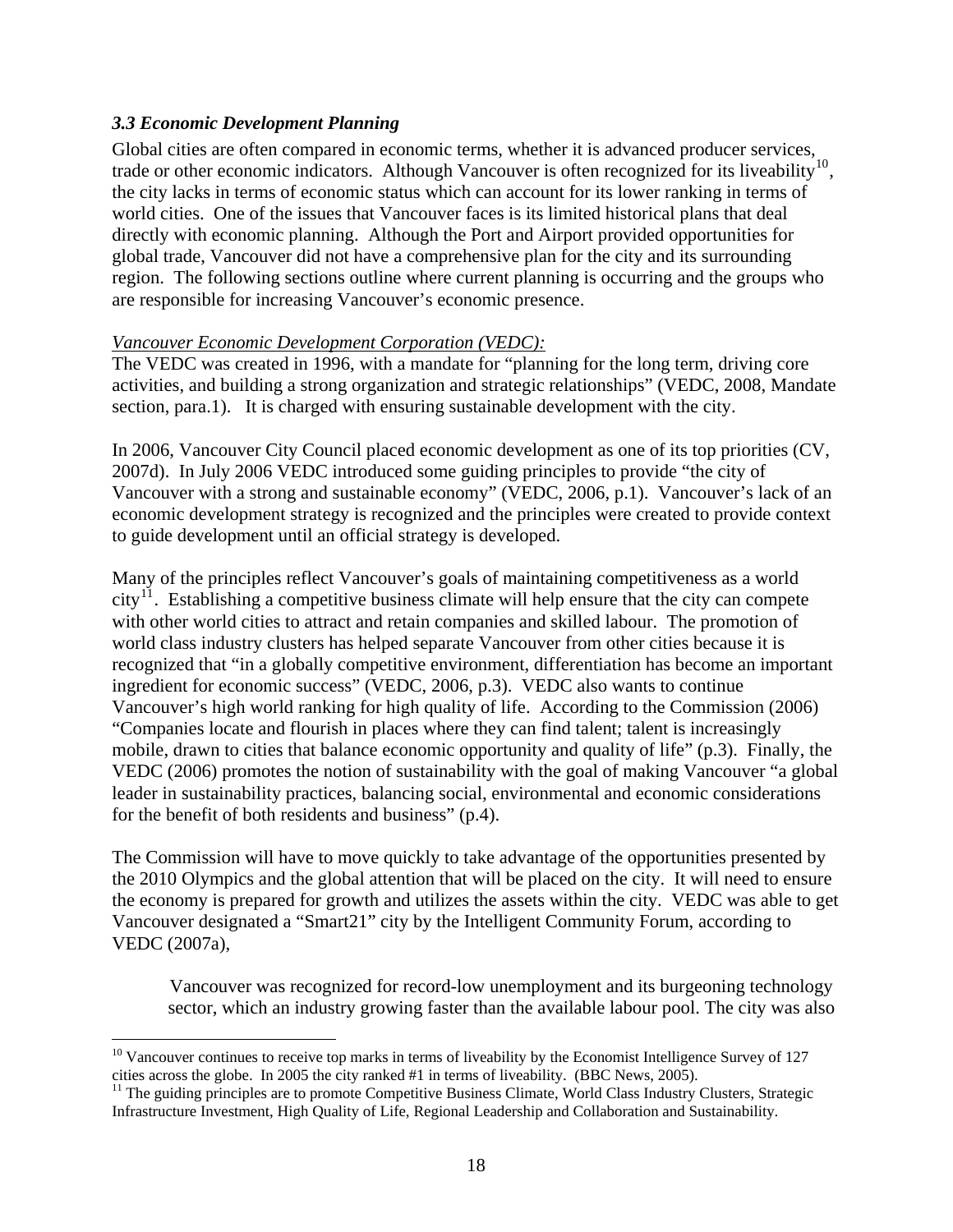cited for public and private-sector collaboration to increase access to wireless technology, and for strategically leveraging the 2010 Olympic Games to build technology infrastructure (para.4).

#### *Vancouver Board of Trade:*

The Board of Trade (BOT) is another source for providing economic development within Vancouver. The BOT is a pro market, anti government interference organization that works to allow businesses the opportunity to grow and compete in global economy. Their mission is to "work in the enlightened interest of our members to promote, enhance and facilitate the development of the region as a Pacific centre for trade, commerce and travel. The Board strives to enable and empower its members to succeed, grow and prosper in the global economy" (Vancouver Board of Trade, 2008, para.1).

#### *Vancouver Harbour Authority:*

The Port of Vancouver continues to expand and will provide continued benefits to Vancouver. Since the merger in January 2008 the Port and governing authority have the opportunity to increase Vancouver's role in the international market, especially with Asia. The deep harbour is ideal as it requires no dredging and can be accessed year round, an asset that the Port Authority can exploit. The Authority is currently focusing on encouraging stronger ties and embracing its role as Canada's connection in the Asia Pacific Gateway. With the continued support of federal and provincial government through the *Asia-Pacific Gateway and Corridor Initiative* and *Gateway Transportation Program* the Port plans to continue investment into increasing its capacity and efficiency (Port of Vancouver, 2007).

### *Metro Vancouver:*

The Greater Vancouver Regional District (GVRD) and now Metro Vancouver have had minimal direct policy impact on economic development in the Vancouver region. Their attention is instead focused on;

- $\Box$  Delivering essential utility services, such as drinking water, sewage treatment, recycling and garbage disposal, economically and effectively on a regional basis
- $\Box$  Maintaining and enhancing the quality of life in our region by managing and planning growth and development and protecting air quality and green spaces. (Metro Vancouver, 2008a, Metro Vancouver is committed to section, para.1).

Metro Vancouver has had a more direct impact on the quality of life and regional development areas. It works to deliver regional services efficiently while protecting citizen's quality of life. It created the *Livable Region Strategic Plan* which has been recognized globally for its initiatives. At the 2002 Dubai International Awards the GVRD regional plan was awarded the "Best Practices to Improve the Living Environment" (Metro Vancouver, 1996, fast facts section, para.1). The plan is focused on four areas; protecting the Green Zone, building complete communities, achieving a compact metropolitan region and increasing transportation choice. The plan was originally created in 1996 and has continued to evolve as the region grows (Metro Vancouver, 1996). Metro Vancouver is currently developing a new *Regional Growth Strategy*, to build upon the success of the *Livable Region Strategic Plan*. The new plan will set out goals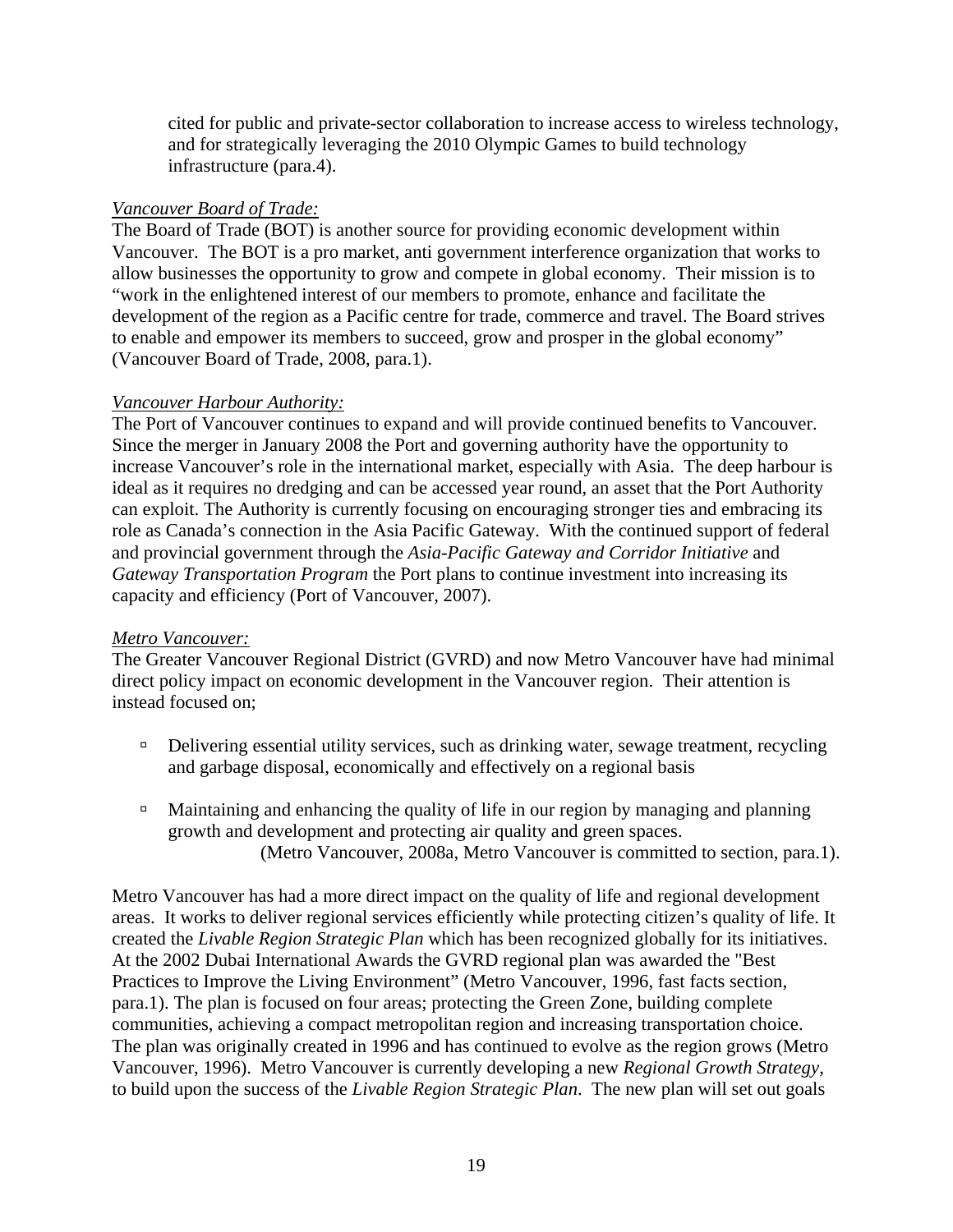<span id="page-19-0"></span>and a direction for the next 25 years with sustainability as the foundation principle (Metro Vancouver, 1996).

The GVRD has stepped up in the area of sustainability and created the *Sustainable Region Initiative* (SRI) in 2001. The SRI is the GVRD's commitment to "consider the future in both our plans and actions, to care for community, environment and economy in everything we do, and to nurture partnerships that make our region great today and even better tomorrow" (Metro Vancouver, 2008b, para.1). Policy and projects are now guided by the SRI framework and sustainability is strong requirement for any new activities in the region. The initiative also works to improve the sustainability of current activities.

## *3.4 Asia/Pacific Gateway*

The Asia-Pacific Gateway has arguably had the largest impact on recent development within Vancouver and the surrounding region. This connection is strengthened by historical relations with the Asian region which began early in Vancouver with forestry exports and the significant impact of Chinese and other immigrants on Vancouver's history. Chinese and Japanese immigrants played a large role in the gold rush as well as the construction of the Canadian Pacific Railway. Tomas Hutton (1998) provides an excellent overview of the Asia-Pacific's impact on Vancouver's transformation over time. A summary of his discussion is provided in Appendix A and B.

Vancouver is now in a strategic position to solidify itself as a key economic player in the coming years by expanding the Port, airport and increasing expenditures on communications technology. The economic opportunities with the growing powers in Asia represent an opportunity for increased trade and Vancouver is once again in a very strategic geographic location.

VEDC's position on the development of the Asia/Pacific Gateway is outlined in the *Pacific Gateway Strategy*. In this discussion paper, the VEDC outlines how the City can lever its position in the Pacific Gateway to be the key North American hub and global logistics centre for trade, travel and commerce, in a fashion consistent with the City's *Guiding Principles for Economic Development* (VEDC, 2007b) Vancouver will need to continue to collaborate with the provincial and federal governments in order to benefit most from the opportunities.

### *3.5 2010 Olympic Games*

Although there may be a debate as to the merits of the 2010 Winter Olympics being held in Vancouver, they present an opportunity for Vancouver to showcase itself on the world stage. Vancouver is taking the opportunity to focus on the idea of sustainability to ensure the Olympics benefits continue beyond the completion of the games. According to Vancouver Organizing Committee (VANOC) "sustainability means managing the social, economic and environmental impacts and opportunities of our Games to produce lasting benefits, locally and globally" (VANOC, 2008, para.1). The Committee has committed to six sustainability performance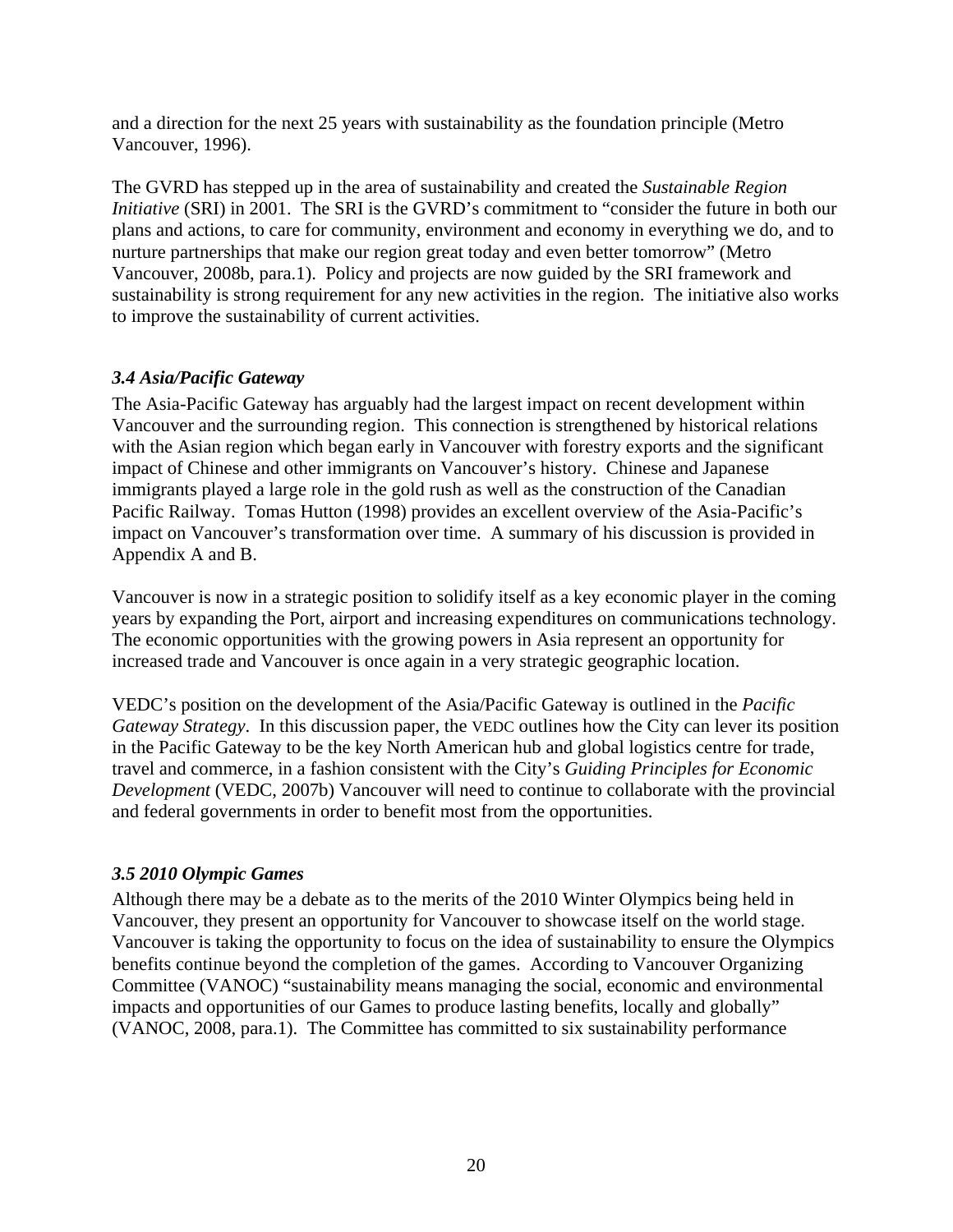<span id="page-20-0"></span>objectives<sup>[12](#page-20-0)</sup> and the preparation of five sustainability reports to identify progress and issues during the lead up to 2010. The City of Vancouver is also concerned with sustainability and is working towards building social, economic and environmental legacies which are outlined below in Table #4.

| Legacies                    | Partnership and Programs                                                                                                  | <b>Activities</b>                                                                                                                                                                                                                         |
|-----------------------------|---------------------------------------------------------------------------------------------------------------------------|-------------------------------------------------------------------------------------------------------------------------------------------------------------------------------------------------------------------------------------------|
| Social $13$                 | Partnered with the 2010<br>LegaciesNow non-profit<br>organization.<br><b>Inclusivity Statement</b>                        | Sports and RecreationNow,<br>ArtsNow, LiteracyNow and<br>VolunteersNow.<br>Affordable housing development,<br>Youth Legacy Framework                                                                                                      |
| Economic $^{14}$            | 2010 Commerce Centre<br>Vancouver Agreement <sup>15</sup>                                                                 | One-stop portal for information<br>related to government, vendor<br>qualifications, sponsorship,<br>merchandising and the use of logos.<br>Economic Revitalization Plan and<br><b>Employment Strategy for businesses</b><br>and citizens. |
| Environmental <sup>16</sup> | Develop based on sustainability<br>standard of LEED 'Silver'<br>(Leadership in Energy and<br><b>Environmental Design)</b> | Sustainable design and construction<br>of venues.                                                                                                                                                                                         |

## **Table #4: City of Vancouver Olympic Legacies**

Whether it be the sustainability objectives or infrastructure investments such as the Canada Line, it will be important for Vancouver and VANOC to monitor their progress and ensure that the benefits of the Games go well beyond 2010.

 $\overline{a}$ 

 $12$  The six sustainable performance objectives are Accountability, Environmental Stewardship and impact Reduction, Social Inclusion and Responsibility, Aboriginal Participation and Collaboration, Economic Benefits and Sport for Sustainable Living (VANOC, 2008).

<sup>&</sup>lt;sup>13</sup> Information on social legacies can be found at http://www.city.vancouver.bc.ca/olympics/social\_legacies.htm

<sup>&</sup>lt;sup>14</sup> Information on economic legacies can be found at http://www.city.vancouver.bc.ca/olympics/economic.htm <sup>15</sup> Vancouver Agreement homepage - http://www.vancouveragreement.ca/

<sup>&</sup>lt;sup>16</sup> Information on environmental legacies can be found at Information on economic legacies can be found at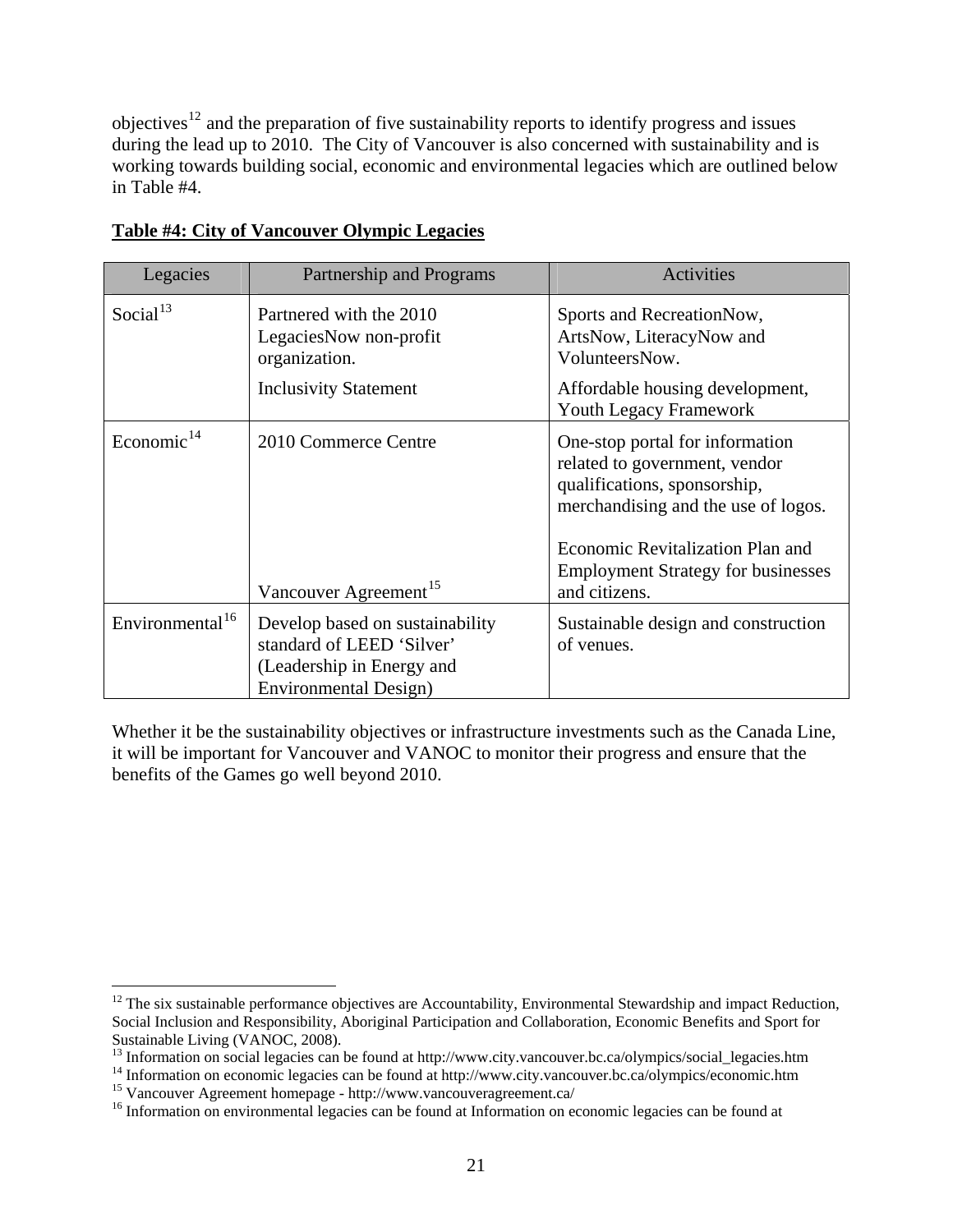#### <span id="page-21-0"></span>**Section #4: Vancouver, Toronto and Montreal: A Brief Comparison**

Before providing final comments in terms of Vancouver's place as a global city, the following section provides a preliminary comparison to the Canadian cities of Toronto and Montreal. When it comes to their historical development Ray Tomalty (1997) found that Vancouver, Toronto and Montreal faced similar obstacles while developing. The focus of the Tomalty's paper (1997) is the issue of the "compact city" and its impact on each city. "The case studies revealed that the issues encountered across the three urban regions were similar: economic, fiscal, environmental and social concerns were evident in each urban region" (p. vi). However, each city presented a different emphasis on issues; Vancouver: environmental issues, land use, housing supply and affordability; Montreal: fiscal, regional economic development, sprawl control; and Toronto: split between the two cities, focus on environment in the 80's but switched to economic development and sprawl in the 90's

In terms of the current definition of world city status, Toronto and Montreal are ahead of Vancouver. Beaverstock, Smith, R& Taylor (1999) defined Toronto as a Beta world city, Montreal as a Gamma world city and Vancouver as showing 'some evidence' of world city formation (p.456). Toronto and Montreal benefit from larger populations and geographic regions of surrounding municipalities. Their vast 'global regions' allows each city to compete on a higher economic level than Vancouver. Toronto is home to the headquarters of the 'Big Five<sup>[17](#page-21-0)</sup>' banks and many private organizations. In December of 2007 the Montreal and Toronto exchanges merged together with the Montreal exchange remaining to specialize in derivative markets (CBC News, 2007). This allows increased each cities international presences and ability to compete globally. The Toronto Stock Exchange is now the "the third largest in North America and seventh in the world in terms of market capitalization" (Government of Ontario, 2007, para.1).

However, some of the non-economic factors show that Vancouver is not only competing but surpassing Toronto and Montreal. The 2007 *Quality of Living Survey* by Mercer Consulting ranked Vancouver 3rd, Toronto 15th and Montreal is  $22<sup>nd</sup>$  in the world (Mercer Consulting, 2007). Other socio-economic comparisons show that Vancouver is in better condition than the other two cities. Table #5 summarizes some of the key findings, relevant to this paper, of Andrew Heisz (2006) and his comparison of the socio-economic conditions in the three cities. It is interesting to note that although Toronto continues to attract the largest amount of immigrants; those that are arriving in Vancouver are more likely to be in the economic class. This will have an impact on both cities ability to grow and compete globally in the future.

 $\overline{a}$ 

<sup>&</sup>lt;sup>17</sup> 'Big Five' banks refer to the Royal Bank of Canada, Toronto-Dominion Bank, Bank of Nova Scotia, Bank of Montreal and the Canadian Imperial Bank of Commerce.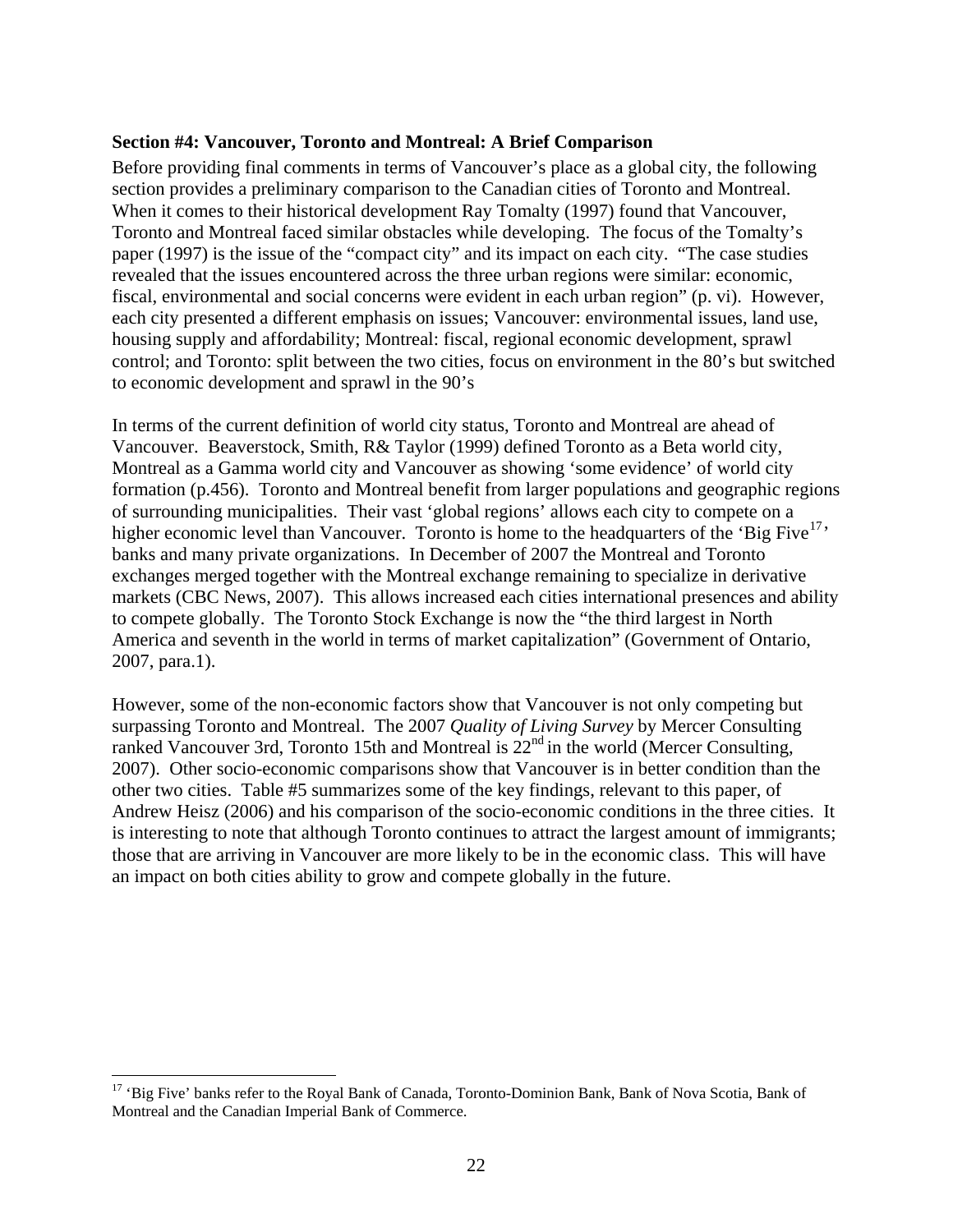| <b>Trends</b>      | <b>Toronto</b>          | <b>Montreal</b>           | <b>Vancouver</b>            |
|--------------------|-------------------------|---------------------------|-----------------------------|
| Population         | Growth rate at 2.2%     | Growth rate at 0.8%       | Growth rate at 1.6%         |
| Growth (2000)      |                         |                           |                             |
| to $2005$ )        |                         |                           |                             |
| <b>City Growth</b> | Downtown population     | Not Available             | <b>Fastest population</b>   |
| and Urban          | stable, therefore       |                           | growth in downtown          |
| Sprawl             | growth concentrated in  |                           | core. $(18.6\%$ growth      |
|                    | surrounding             |                           | within 5km radius)          |
|                    | municipalities.         |                           |                             |
| Immigration        | 44% of total            | 18% of total population   | 38% of total population     |
| (Three cities)     | population are          | are immigrants            | are immigrants              |
| currently          | immigrants              |                           |                             |
| account for        |                         |                           |                             |
| 73% of             | Source country shift to | Range of source           | 62% of immigrants           |
| Canada's new       | Asia (45%)              | countries with top source | concentrated to five cities |
| arrivals).         |                         | being Haiti at 6.6%       | (China = $18\%$ and Hong    |
|                    |                         |                           | $Kong = 15.1\%$ at top)     |
|                    |                         |                           |                             |
|                    |                         |                           | Vancouver immigrants        |
|                    |                         |                           | are disproportionately in   |
|                    |                         |                           | the economic class.         |
| Labour Market      | Increased amount of     | Slowing growth rate.      | Fastest growing labour      |
|                    | workforce employed in   |                           | market.                     |
|                    | suburbs.                |                           |                             |

<span id="page-22-0"></span>**Table #5: Socio-economic Condition in Toronto, Montreal and Vancouver** 

(Heisz, 2006)

## *4.1 Current Planning in Toronto and Montreal*

#### *Toronto:*

It seems that Toronto is now working to accomplish what Vancouver would consider its strengths; as the city is now working to improve its liveability for citizens. Toronto's economic presence globally is beyond Vancouver's, however, Toronto now has to deal with the effects of urban sprawl and shifting demographics. The City of Toronto's (Toronto) planning is the responsibility of the Toronto City Planning Division which is divided by districts and is responsible for community planning, policy and research, urban design and transportation (Toronto City Planning [TCP], 2008). Toronto's vision for the future and guide for development is articulated in the cities *Official Plan.* As a response to Toronto's continued growth, the *Official Plan* is focused on enhancing Toronto's quality of life (TCP, 2007). In order to do so the plan sets out goals for neighbourhood design, transportation, and providing a competitive business climate.

Toronto's *Agenda for Prosperity* (City of Toronto [CT], 2008) is a document that calls for the city to act in a way that will ensure Toronto can maintain its global competitiveness and grow in the international market. The document utilizes a global perspective and the agenda is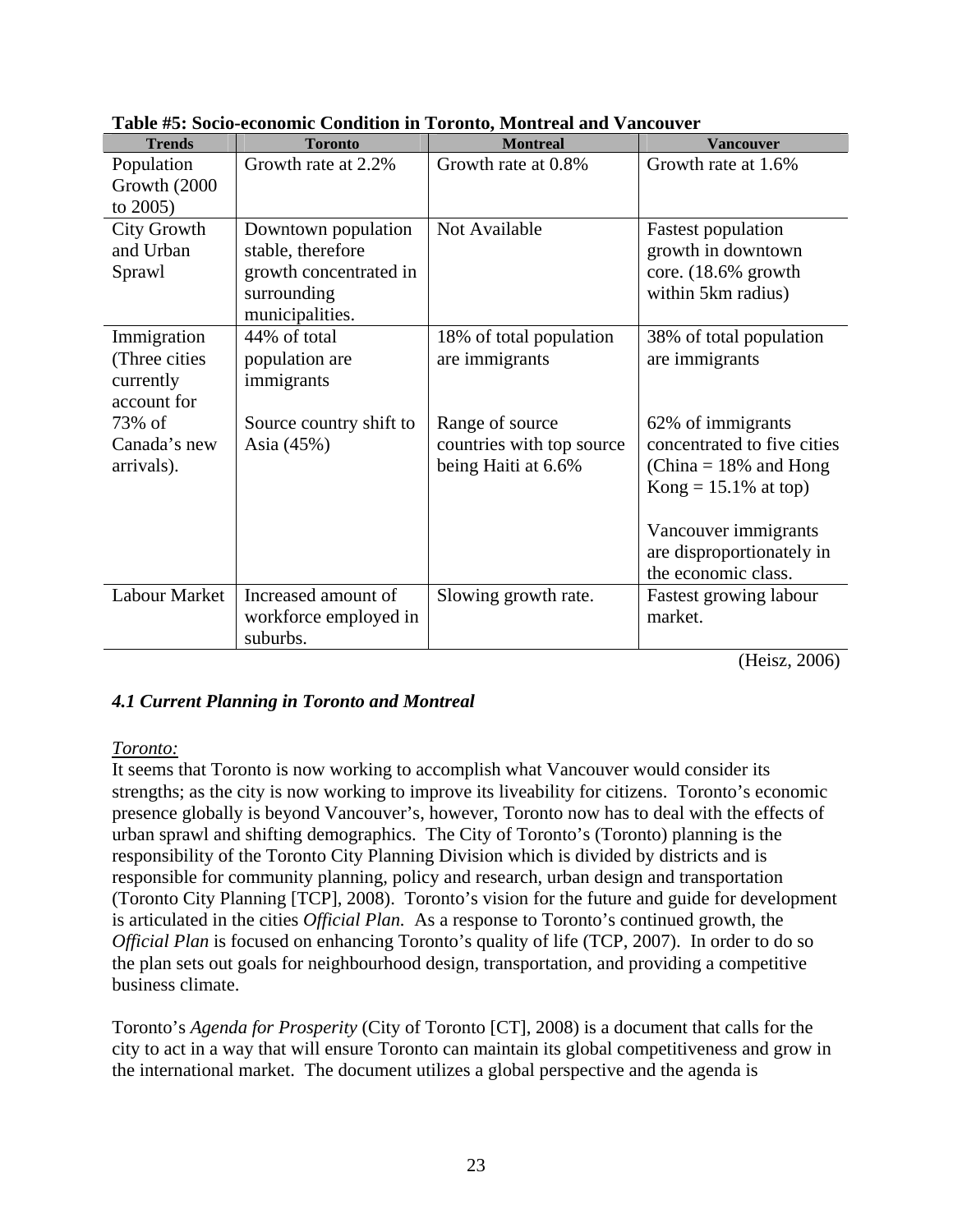<span id="page-23-0"></span>"based upon the premise that the  $21<sup>st</sup>$  century will be the century of cities and their role in shaping the global economy" (CT, 2008, p.12). The four pillars of success<sup>[18](#page-23-0)</sup> show that Toronto is beginning to truly integrate global thinking into its planning and perhaps increasing its world city status through its economic strengths and goals.

#### *Montreal:*

 $\overline{a}$ 

As Canada's second largest metropolitan area (Heisz, 2006, p.12) Montreal also has the ability to compete on the global stage. Similar to Toronto, Montreal is focusing on the idea of liveability. The city's *Master Plan* sets out seven general goals related to liveability and the city's development.<sup>[19](#page-23-0)</sup> The document is the first for Montreal and was prepared with public and municipal consultations similar to Vancouver's plan. "The Plan's vision of the future, based on a ten-year horizon, rests on an analysis of the present context and issues" (City of Montreal, 2004). The plan will be re-evaluated every five years to ensure that it stays current.

<sup>&</sup>lt;sup>18</sup> The four pillars of success are Proactive Toronto: Business Climate, Global Toronto: Globalization, Creative Toronto: Productivity and Growth and One Toronto: Economic Opportunity and Inclusion (CT, 2008, p.16).

<sup>&</sup>lt;sup>19</sup> The seven goals of the *Master Plan* are High-quality, diversified and complete living environments, Structuring, efficient transportation networks fully integrated into the urban fabric, A prestigious, convivial and inhabited Centre, Dynamic, accessible and diversified employment areas, High-quality architecture and urban landscapes, An enhanced built, archaeological and natural heritage and A healthy environment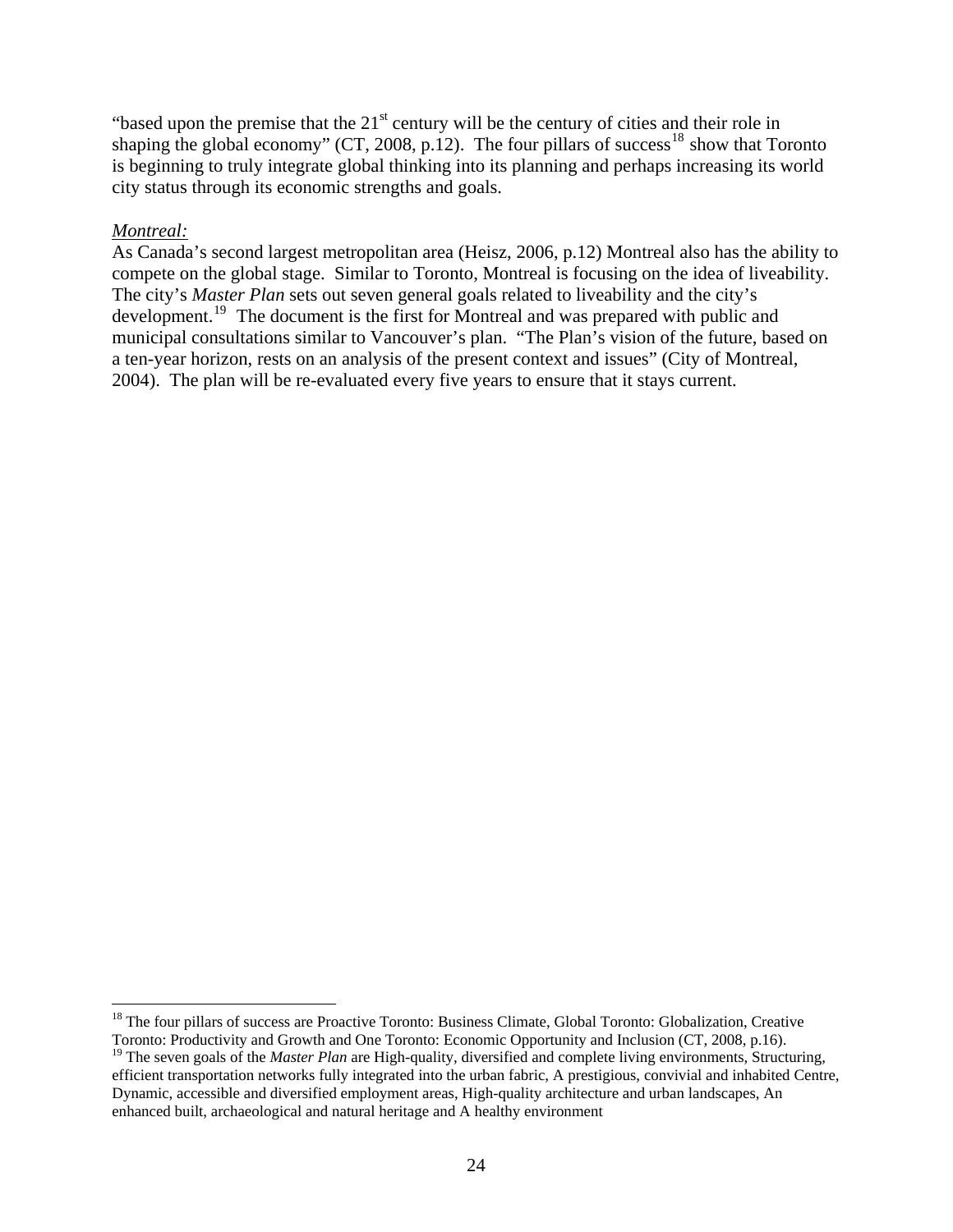#### <span id="page-24-0"></span>**Conclusion:**

This paper has provided an overview of the City of Vancouver and its historical development, planning, and investments that have helped bring the city to its current status in the world. Vancouver is not often cited in world city discussions but perhaps should be. Beaverstock, Smith, & Taylor (1996) characterized Vancouver as showing 'some evidence' of becoming a world city. This ranking is not uncommon based on the current definition of world cities which is primarily focused on economic indicators such as housing multi-national headquarters, banks and stock exchanges.

The discussion of Vancouver's historical development and planning shows that although the city experienced strong economic growth, they chose to focus on making Vancouver a place where citizens want to live. Vancouver greatly benefits by not having a single freeway within its borders which allows for more environmentally friendly transportation planning. It has distinguished itself in the world and the terms Vancouverism and 'social bonus zoning' are used to describe Vancouver's ability to encourage the development of high density housing that coincides with the development of public amenities. Vancouver has been able to control urban sprawl by providing a downtown core that has all of the services that citizens need.

At the same time Vancouver has made important infrastructure investments that allow it to compete in the global economy. The Port of Vancouver and Vancouver International Airport were important for development and will assist Vancouver in competing in the future. The Port is now the largest foreign exporter in North America (Port of Vancouver, 2006) and is planning for record activity again in 2008. The recent amalgamation with its neighbouring ports will ensure that any expansions and future development are coordinated and efficient. The Airport continues to expand and has received excellent ratings in terms of service and customer satisfaction. Both the Port and Airport are in a prime location to benefit from increase trade activity in the Asia-Pacific gateway.

Vancouver's current planning continues to focus on liveability as both the City and Greater Vancouver Regional District have now made sustainability an important criterion for any new development and improvements. Even though Vancouver is taking important steps, this type of planning is not reflected in the literature of world cities. Liveability and sustainability planning currently do not have enough weight to increase a city's ranking. As the environment continues to gain global attention and governments are being called to act, maybe it is time that Vancouver and other cities that are planning responsibly, be rewarded for their efforts. Perhaps the world city definition needs to increase its focus on these issues rather than the economic indicators.

Even if this shift in focus does not occur, Vancouver has the opportunity to increase its status based on the economic opportunities currently available. Vancouver's collaboration with the provincial and federal governments through the *Asia-Pacific Gateway and Corridor Initiative* will help to increase the city's partnerships with growing Asian markets. In 2006 Vancouver made economic development a priority which is an important step. As the 2010 Olympics approach Vancouver will face increased global attention. It is important that Vancouver uses this opportunity to increase its world status and create legacies that will benefit the city long after the Olympics are gone.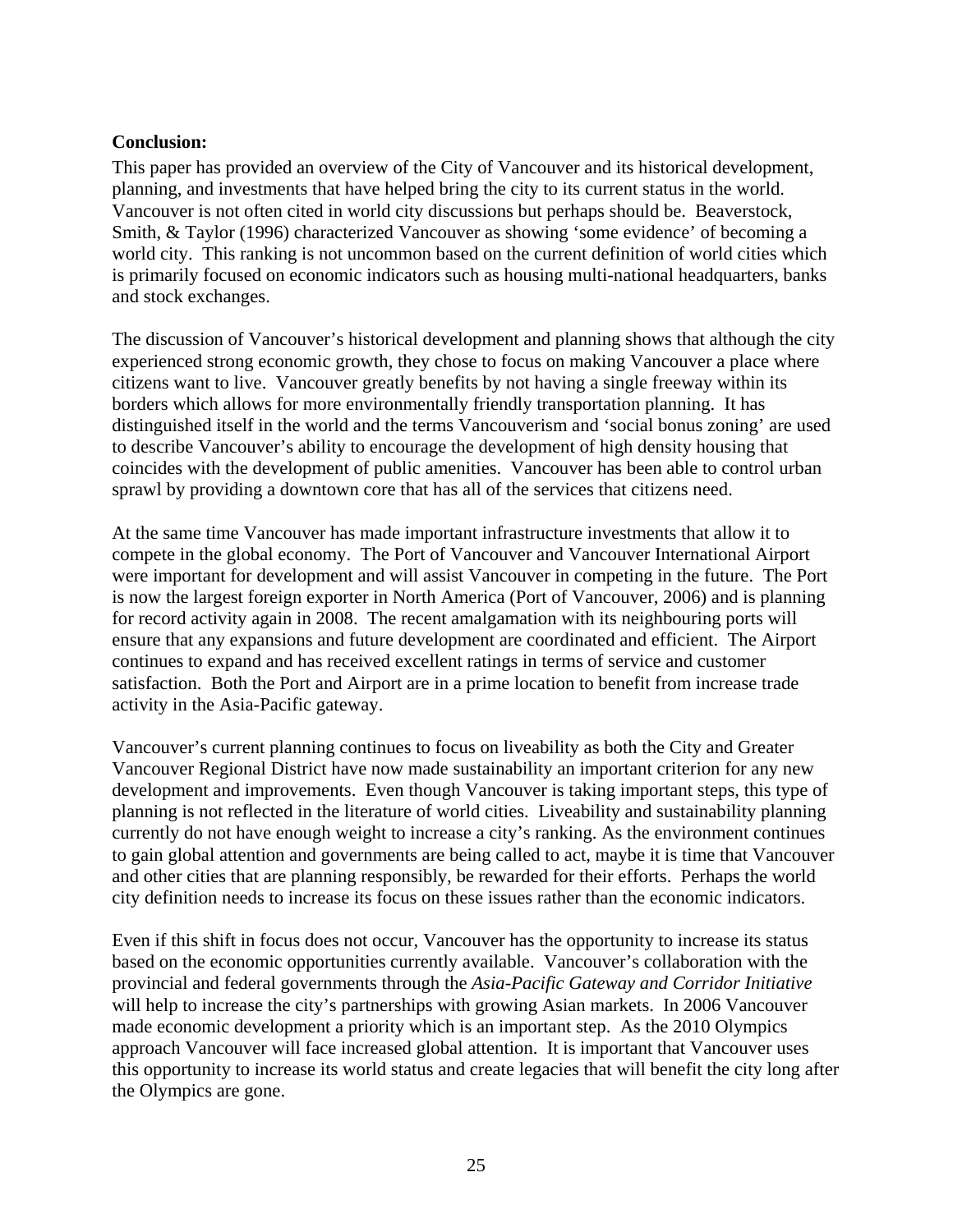<span id="page-25-0"></span>

| Strategic functions and roles                                                                                                           | Facilitating mechanisms and<br>underlying dynamics                                                                                                                                                                                                                   | Key Institutions, agencies and<br>programmes                                                                                                                                                                                                             | (1) Major markets<br>(2) Urban connecting points                                                                                                                                                                            |
|-----------------------------------------------------------------------------------------------------------------------------------------|----------------------------------------------------------------------------------------------------------------------------------------------------------------------------------------------------------------------------------------------------------------------|----------------------------------------------------------------------------------------------------------------------------------------------------------------------------------------------------------------------------------------------------------|-----------------------------------------------------------------------------------------------------------------------------------------------------------------------------------------------------------------------------|
| I. Gateway Functions                                                                                                                    |                                                                                                                                                                                                                                                                      |                                                                                                                                                                                                                                                          |                                                                                                                                                                                                                             |
| A. Trade<br>1. Natural resource commodities<br>2. Goods<br>3. Services                                                                  | Globalization of<br>$\blacksquare$<br>commodity markets<br>Growing demand among<br>$\blacksquare$<br>Pacific Basin markets<br><b>Externalization of demand</b><br>$\blacksquare$<br>for services and<br>Vancouver's competitive<br>advantage in tradable<br>services | Port of Vancouver<br>٠<br>Rail and trucking facilities<br>٠<br>Federal export marketing<br>٠<br>programmes<br>Vancouver Board of<br>$\mathbf{u}$ .<br><b>Trade/World Trade Centre</b>                                                                    | (1) Japan, Hong Kong, China,<br>Russia, South Korea, US,<br>Taiwan, ASEAN nations,<br>Australia<br>(2) Yokohama, Hong Kong,<br>Guangzhou, Vladivostok,<br>Pusan, Los Angeles,<br>Kaohsiung, Singapore,<br>Sydney, Melbourne |
| <b>B. Finance and Investment</b><br>1. Foreign direct investment<br>2. Joint ventures<br>3. Private banking                             | Liberalization of capital<br>$\blacksquare$<br>markets<br>Role of multinationals<br>п<br>Growth of surplus capital<br>п<br>accumulation within<br>Pacific region<br><b>Stability of Canadian</b><br>political and financial<br>institutions                          | Hongkong Bank of Canada<br>$\blacksquare$<br>(HQ: Vancouver)<br>Other 'B' Banks and<br>$\blacksquare$<br>Canadian 'big 6'<br><b>International Finance</b><br>$\blacksquare$<br>Centre, Vancouver<br><b>Vancouver Stock</b><br>$\blacksquare$<br>Exchange | $(1)$ Japan, Hong Kong, China,<br>US, Malaysia, Australia,<br>Taiwan, Singapore<br>(2) Tokyo, Hong Kong,<br>Shanghai, Los Angeles,<br>Kuala Lumpur, Sydney,<br>Taipei, Singapore                                            |
| <b>C.</b> Immigrations<br>1. Business Category<br>(entrepreneur/investor)<br>2. Family reunification and<br>independents<br>3. Refugees | Concern about political<br>factors overseas<br>Perception of Vancouver<br>٠<br>as prosperous,<br>multicultural society<br>Canada's immigration<br>п<br>policies and programs<br>Canadian commitment to<br>$\blacksquare$<br>refugees                                 | Federal immigration and<br>consular services<br>Provincial overseas offices<br>٠<br>Vancouver based<br>consulates<br>Community-based<br>٠<br>immigration service (e.g.<br>SUCCESS, MOSIAC)                                                               | (1) China, Hong Kong, India,<br>Pakistan, Vietnam,<br>Philippines<br>(2) Guangzhou, Beijing, Hong<br>Kong, New Dehli,<br>Islamabad, Ho Chi Minh<br>City, Manilla                                                            |
| D. Travel and tourism                                                                                                                   | Income growth among APEC                                                                                                                                                                                                                                             | Vancouver International                                                                                                                                                                                                                                  | (1) US, Japan, Australia, New                                                                                                                                                                                               |

# **Appendix A: Vancouver's Strategic Asia-Pacific Roles: Gateway Functions**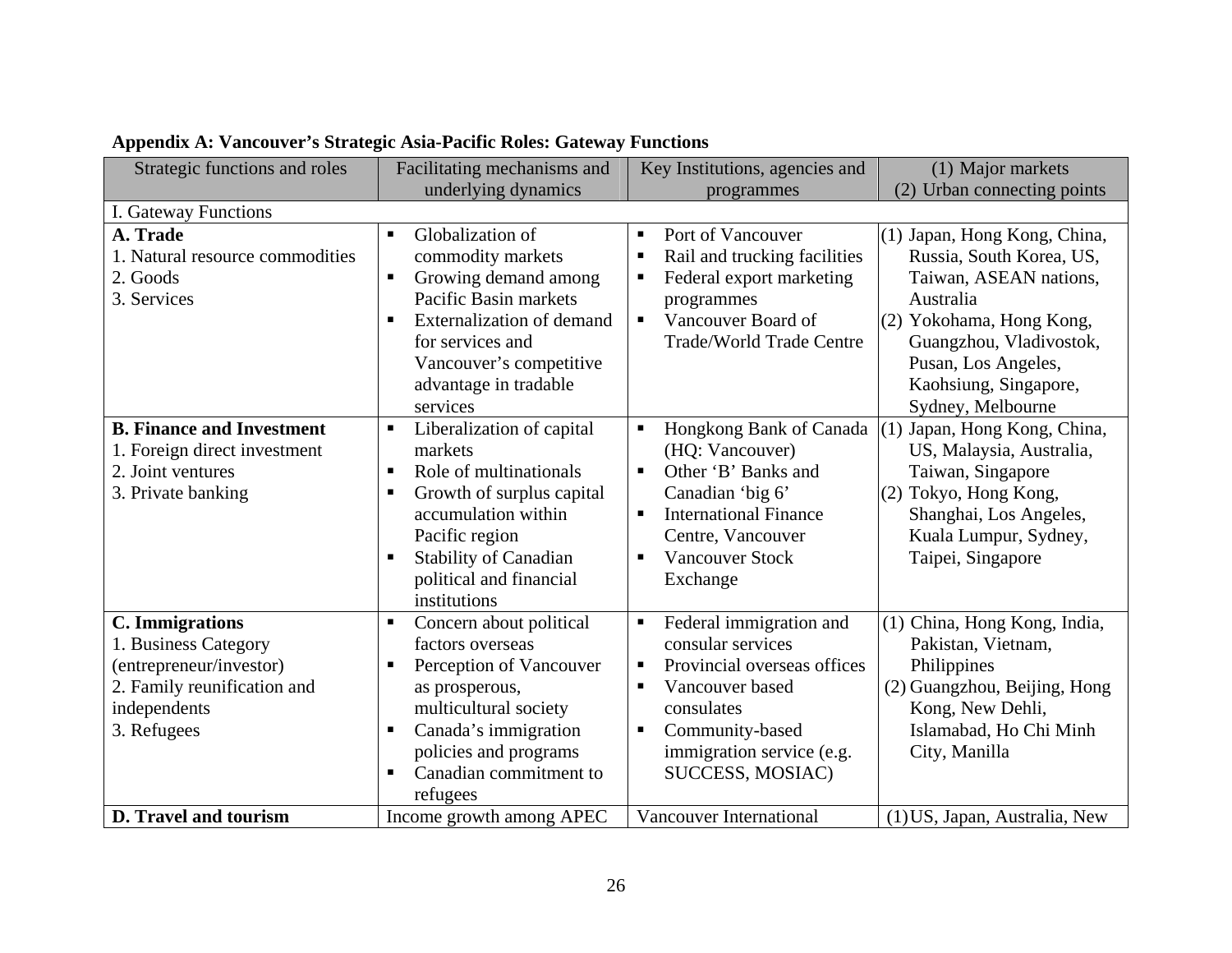| 1. Business Travel            | nations                          | Airport                           | Zealand, Hong Kong,             |
|-------------------------------|----------------------------------|-----------------------------------|---------------------------------|
| 2. Conventions                | Bilateral air connections to key | Tourism B.C.                      | Singapore, Malaysia,            |
| 3. Tourism (including cruise) | Asia-Pacific markets             | <b>Tourism Vancouver</b>          | Indonesia, Thailand,            |
| ships)                        | Vancouver as tourist             | Port of Vancouver cruise ship     | Mexico, China                   |
|                               | destination and gateway to       | terminal                          | (2) Honolulu, Seattle, Los      |
|                               | Whistler and wilderness          | Vancouver Trade and               | Angeles, Tokyo, Osaka-          |
|                               | resorts                          | <b>Convention Centre/BC Place</b> | Kyoto, Sydney, Carins,          |
|                               |                                  |                                   | Auckland, Hong Kong,            |
|                               |                                  |                                   | Singapore, Kuala                |
|                               |                                  |                                   | Lumpur, Jakarta,                |
|                               |                                  |                                   | Denpasar, Bangkok,              |
|                               |                                  |                                   | Mexico City, Beijing,           |
|                               |                                  |                                   | Shanghai                        |
| <b>E. Communications</b>      | Emergence of information         | Telecommunications and            | Links to major Asia-Pacific     |
| 1. Business/personal          | economy and knowledge            | trans-Pacific fibre optic         | financial, business and trading |
|                               | sector                           | networks                          | centres                         |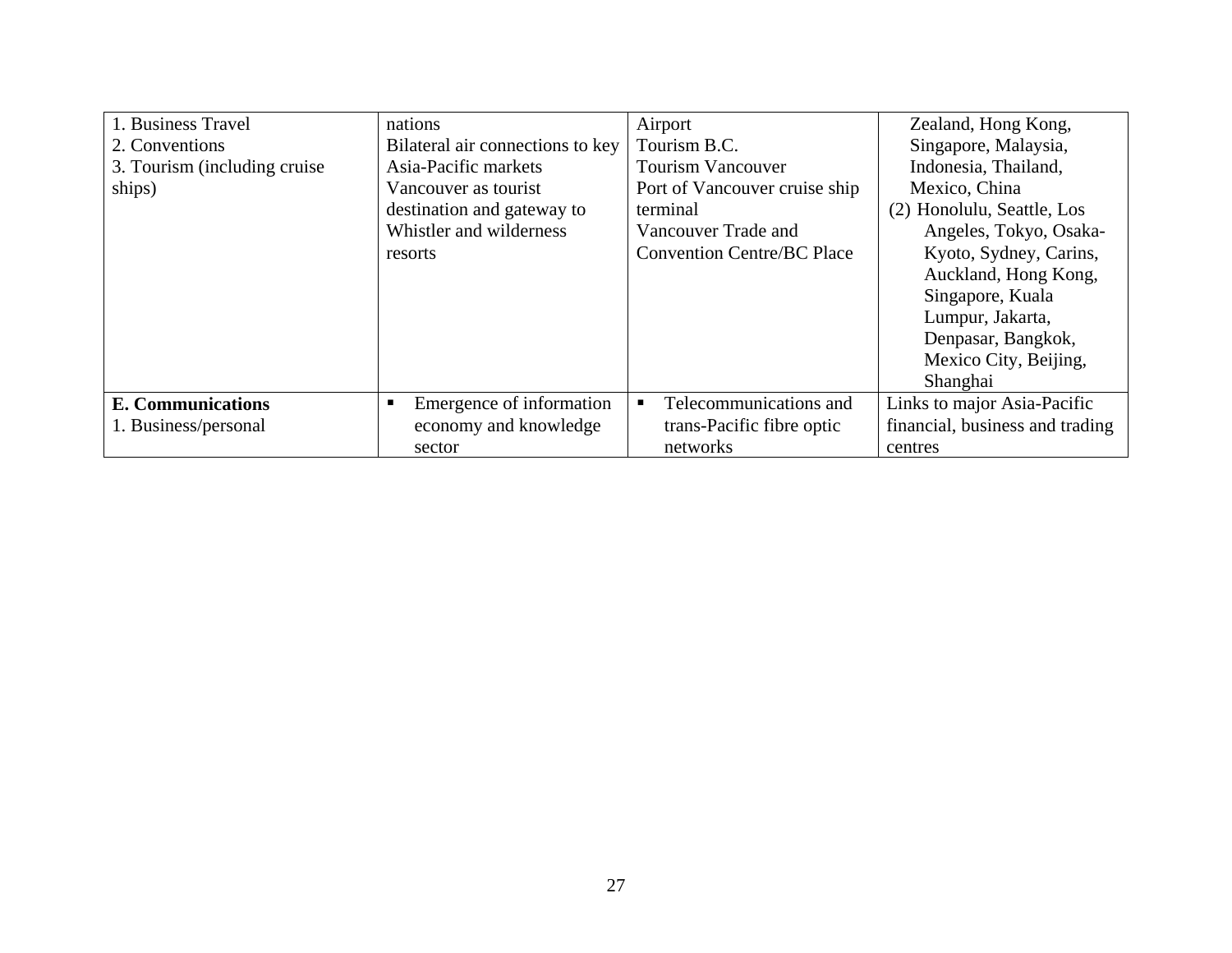<span id="page-27-0"></span>

| Strategic functions and roles                                                                                                     | Facilitating mechanisms and<br>underlying dynamics                                                                                                                                                                                                                                                                                                                | Key Institutions, agencies and<br>programmes                                                                                                                                                                                                                                                                                                        | Examples of important groups<br>and constituencies                                                                                                                                                |
|-----------------------------------------------------------------------------------------------------------------------------------|-------------------------------------------------------------------------------------------------------------------------------------------------------------------------------------------------------------------------------------------------------------------------------------------------------------------------------------------------------------------|-----------------------------------------------------------------------------------------------------------------------------------------------------------------------------------------------------------------------------------------------------------------------------------------------------------------------------------------------------|---------------------------------------------------------------------------------------------------------------------------------------------------------------------------------------------------|
| <b>II. Education</b>                                                                                                              |                                                                                                                                                                                                                                                                                                                                                                   |                                                                                                                                                                                                                                                                                                                                                     |                                                                                                                                                                                                   |
| A. Universities<br>1. Teaching<br>2. Research<br>3. Training<br><b>B.</b> Colleges<br><b>C.</b> Schools and other<br>institutions | Demand for education and<br>$\blacksquare$<br>knowledge among Pacific<br>nations<br>Role of R&D and<br>$\blacksquare$<br>specialized information<br>input in advanced<br>production<br>Human capital formation<br>п.<br>as priority among Asian<br>societies<br><b>Openness of Vancouver</b><br>٠<br>tertiary educational<br>institutions to overseas<br>students | UBC's mission statement:<br>٠<br>Toward the Pacific<br>Century (1988)<br>UBC's strategic research<br>٠<br>programmes and training<br><b>UBC</b> Asian Centre<br>$\blacksquare$<br>SFU-UBC Metropolis-<br>٠<br>Immigration project<br>Capilano College's<br><b>CANASEAN</b> programme<br><b>Commonwealth Distance</b><br>٠<br><b>Learning Centre</b> | Overseas students<br>٠<br>Overseas faculty<br>Domestic students<br>Various businesses and<br>industries                                                                                           |
| <b>III. Political – Administrative</b>                                                                                            |                                                                                                                                                                                                                                                                                                                                                                   |                                                                                                                                                                                                                                                                                                                                                     |                                                                                                                                                                                                   |
| A. Government of Canada<br><b>B.</b> Pacific Rim nation<br>representatives<br>C. Niche-level institutions                         | Vancouver's emergence as<br>$\blacksquare$<br>Canada's Pacific city<br>Vancouver as gateway to<br>٠<br>Canada<br>Vancouver as specialized<br>٠<br>service centre within the<br>Pacific Basin                                                                                                                                                                      | Federal foreign affairs<br>$\blacksquare$<br>office in Vancouver<br><b>Consulates of Asia-</b><br>٠<br>Pacific nations<br><b>International Centre for</b><br>$\blacksquare$<br>Commercial Arbitration;<br>International:<br><b>International Maritime</b><br>٠<br>Centre; Centre for the<br><b>Reform of Criminal Law</b>                           | <b>Expatriate business</b><br>Ξ<br>interests<br>Local/domestic business<br>and industries<br>Recent immigrants and<br>Ξ<br>prospective citizens<br>Client groups in the<br>Ξ<br>commercial sector |

## **Appendix B: Vancouver's Strategic Asia-Pacific Roles: Educational, Political and Socio-Cultural Functions**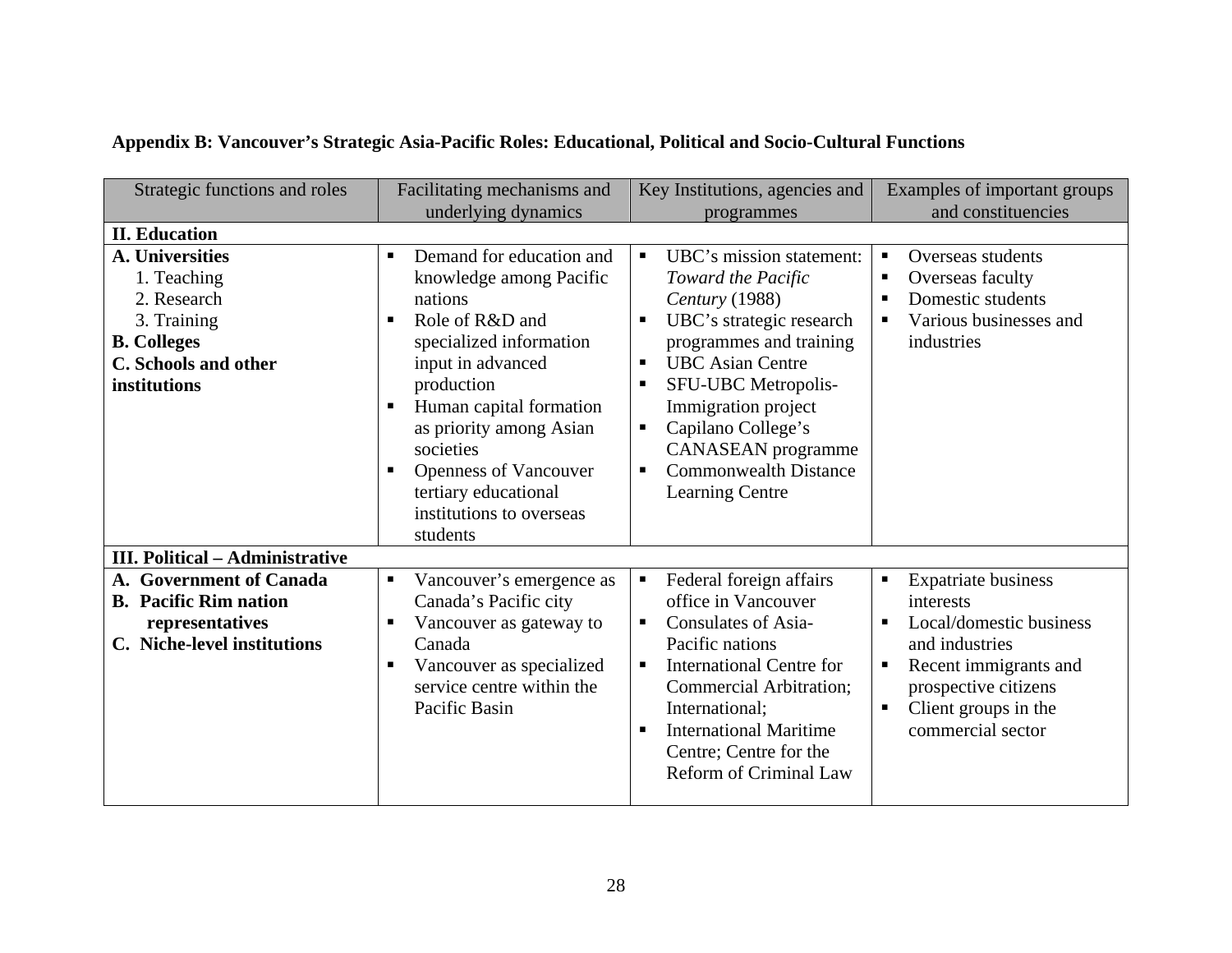| <b>IV.</b> Social-cultural         |                            |                                         |                              |
|------------------------------------|----------------------------|-----------------------------------------|------------------------------|
| A. Vancouver as node of            | High levels of immigration | Federal multicultural<br>$\blacksquare$ | Expatriate citizens          |
| <b>Pacific Basin urban network</b> | to Vancouver from the      | policies                                | New and expanding cultural   |
| <b>B.</b> Vancouver as hosting     | Asia-Pacific region        | Asia-Pacific Foundation<br>п            | groups                       |
| society for Asian-Pacific          | Growth of new ethnic<br>п. | of Canada (HQ:                          | General population in        |
| culture                            | communities and            | Vancouver)                              | Vancouver                    |
| C. Vancouver as Canada's           | neighbourhoods             | Ethno-cultural<br>п                     | Interested parties elsewhere |
| connecting point to Asian          | Development of networks    | associations and bilateral              | in Canada                    |
| culture and society                | among diaporas within      | business groups                         |                              |
|                                    | Pacific                    |                                         |                              |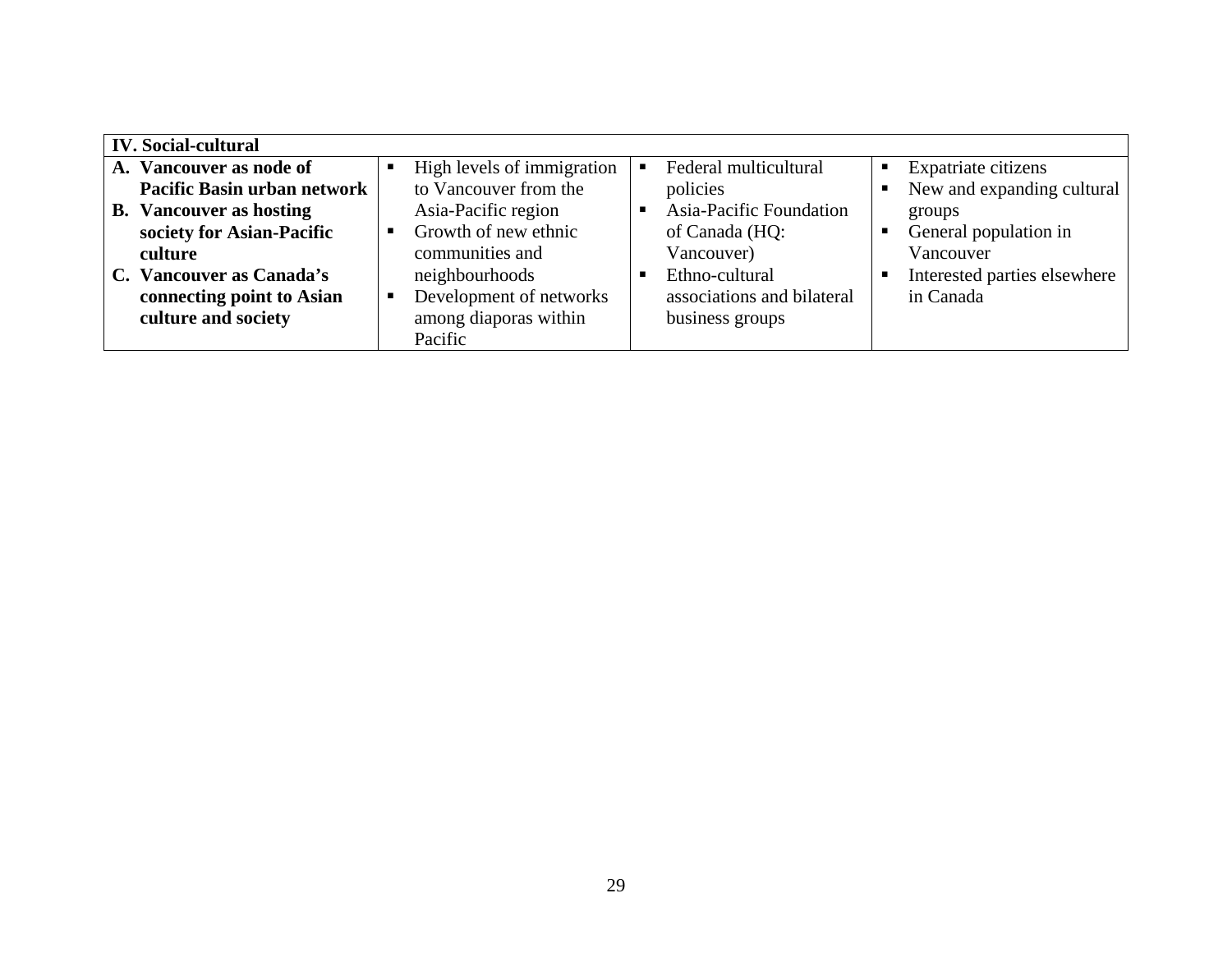#### **Sources Cited:**

- Abu-Laban, Yasmeen. (1997). Ethnic Politics in a Globalizing Metropolis: The Case of Vancouver. In Timothy L. Thomas (Eds.), *The Politics of the City: A Canadian Perspective*. Toronto: ITP Nelson.
- Atemenko, G.T., Fletcher, R.H., De Jong, J.A., Northey, J., & Strachan, A.M. (1961). *The Port of Vancouver.* Vancouver: Faculty of Graduate Studies, University of B.C.
- BBC News. (2005). *Vancouver is 'best place to live'.* Retrieved on June 03, 2008, from http://news.bbc.co.uk/2/hi/business/4306936.stm
- Beaverstock, J. V., Smith, R. G., & Taylor, P. J. (1999). A roster of world cities. *Cities, 16*(6), 445-458.
- Boddy, Trevor. (2005, September 20). Insight: Vancouverism vs. Lower Manhattanism: Shaping the High Density City*. Vancouver Sun.* Retrieved June 03, 2008, from http://www.archnewsnow.com/features/Feature177.htm
- Canada Place Corportation. (2006). *Canada Place Homepage.* Retrieved June 03, 2008, from http://www.canadaplace.ca/cpc/
- CBC News. (2007, December 10). Toronto, Montreal Exchanges Announce \$1.3B Merger. *CBC News Online.* Retrieved June 03, 2008, from http://www.cbc.ca/money/story/2007/12/10/ stock-exchange.html
- City of Montreal. (2004). *Master Plan.* Retrieved June 03, 2008, from http://ville.montreal.qc.ca/ portal/page?\_pageid=2762,3099643&\_dad=portal&\_schema=PORTAL
- City of Toronto: Mayor's Economic Competitiveness Advisory Committee. (2008). *Agenda for Prosperity.* Retrieved June 03, 2008, from http://www.toronto.ca/prosperity/index.htm
- City of Vancouver: Community Services. (2003). *City Plan: Direction for Vancouver.* Retrieved June 01, 2008, from http://www.city.vancouver.bc.ca/commsvcs/planning/ cityplan/dfvf.htm
- City of Vancouver. (2007a). *Major City Projects.* Retrieved June 01, 2008, from http://vancouver.ca/projects.cfm
- City of Vancouver. (2007b). *Sustainability: Building a Better City.* Retrieved June 03, 2008, from http://www.vancouver.ca/sustainability/building.htm
- City of Vancouver. (2007c). *Eco Primer Booklet: Overview of EcoDensity Initiatives and Themes.* Retrieved June 03, 2008, from http://www.vancouver ecodensity.ca/content.php?id=2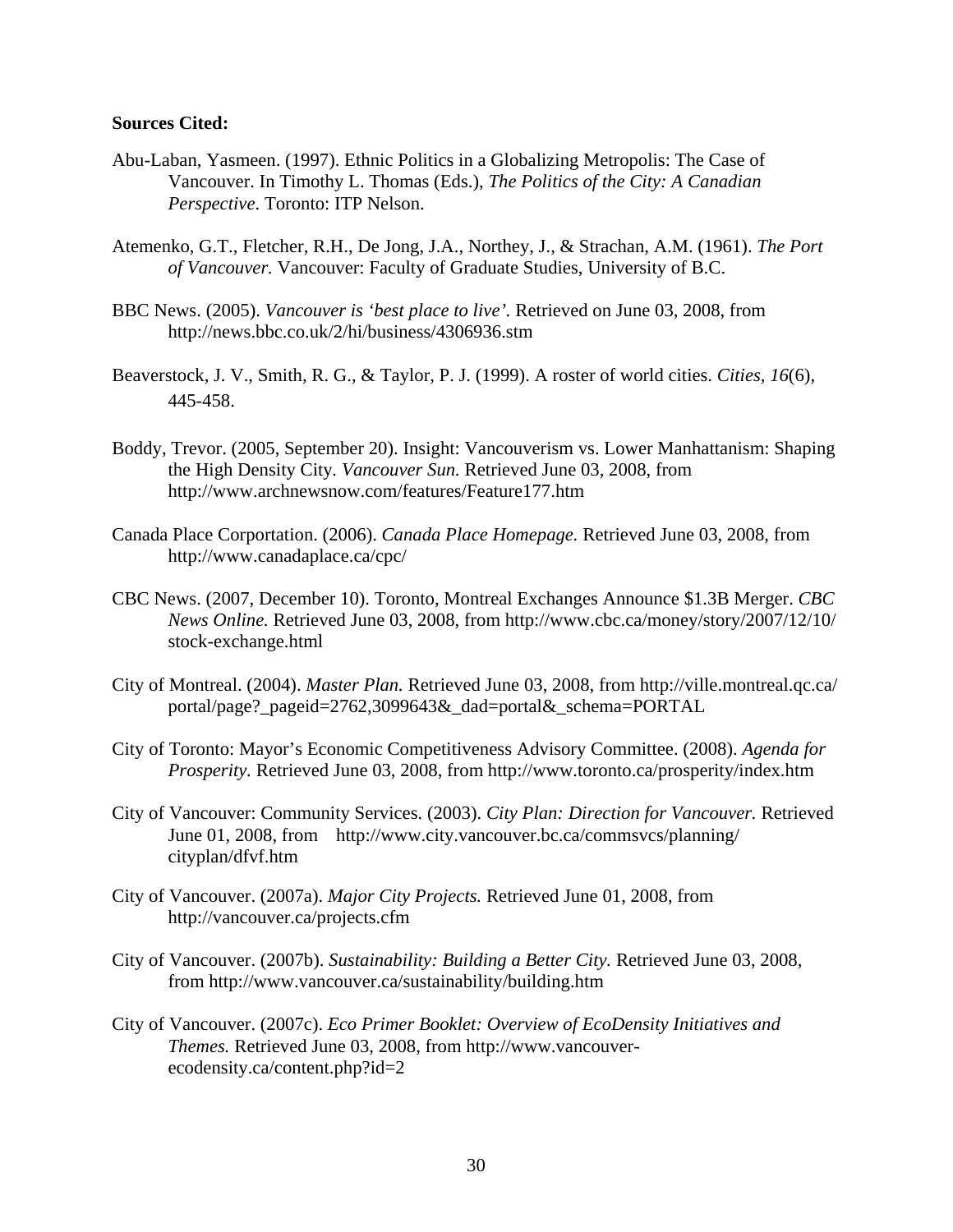- City of Vancouver. (2007d). *Administrative Report: Subject: Vancouver Economic Development Commission ("the VEDC") 2006 Operating & Financial Results (un-audited), 2007-2009 Business Plan, 2007 Operating Budget, and By-law Resolution.* Retrieved June 03, 2008, from http://www.city.vancouver.bc.ca/ctyclerk/cclerk/20070201/documents/csb4.pdf
- City of Vancouver. (2008). *Host City Info Centre*. Retrieved June 09, 2008, from http://www.city.vancouver.bc.ca/olympics/index.htm
- City of Vancouver: Engineering Services. (2008). *Transportation Plans and Plan Progress Reports.* Retrieved June 07, 2008, from http://www.city.vancouver.bc.ca/engsvcs/ transport/plan/index.htm
- City of Vancouver Planning Department. (1986). *Community Development Policy: 1987-1990 Capital Plan.* Vancouver: City of Vancouver Planning Department.
- City of Vancouver: Planning Department. (2006). *Planning.* Retrieved June 01, 2008, from http://www.city.vancouver.bc.ca/commsvcs/planning/
- City of Vancouver: Rapid Transit Office. (2008). *Expo Line.* Retrieved June 07, 2008, from http://www.city.vancouver.bc.ca/engsvcs/transport/rto/expo.htm
- Davis, Chuck. (2004). *The History of Metropolitan Vancouver*. Retrieved June 01, 2008, from www.vancouverhistory.ca
- Department of Canadian Heritage. (2008). *Canada at International Expositions.* Retrieved June 06, 2008, from http://www.canadianheritage.gc.ca/progs/expo/pre\_e.cfm#expo86
- Government of Ontario. (2007). *Market Statistics: Toronto Stock Exchange is the Third Largest*  in North America. Retrieved June 07, 2008, from http://www.2ontario.com/welcome  $/bcfs$  400.asp
- Greater Vancouver Regional District. (2003). Taking Care of Our Region, Every Day. Greater Vancouver Regional District. 1-34.
- Heisz, Andrew. (2006). Trends and Conditions in Census Metropolitan Areas: Canada's Global Cities: Socio-economic Conditions in Montreal, Toronto and Vancouver. Ottawa: Statistics Canada. Retrieved June 03, 2008, from http://www.statcan.ca/english/research/ 89-613-MIE/89-613-MIE2006010.pdf
- Hutton, T. A. (1998). *The Transformation of Canada's Pacific Metropolis*. Montreal: Institute for Research on Public Policy.
- McAfee, Ann. (1997). City Plan. In Chuck Davis & Roy Carlson (Eds.), *Greater Vancouver Book: An Urban Encyclopaedia.* Surrey: Linkman Press. Retrieved June 07, 2008, from http://www.discovervancouver.com/GVB/vancouver-city-plan.asp/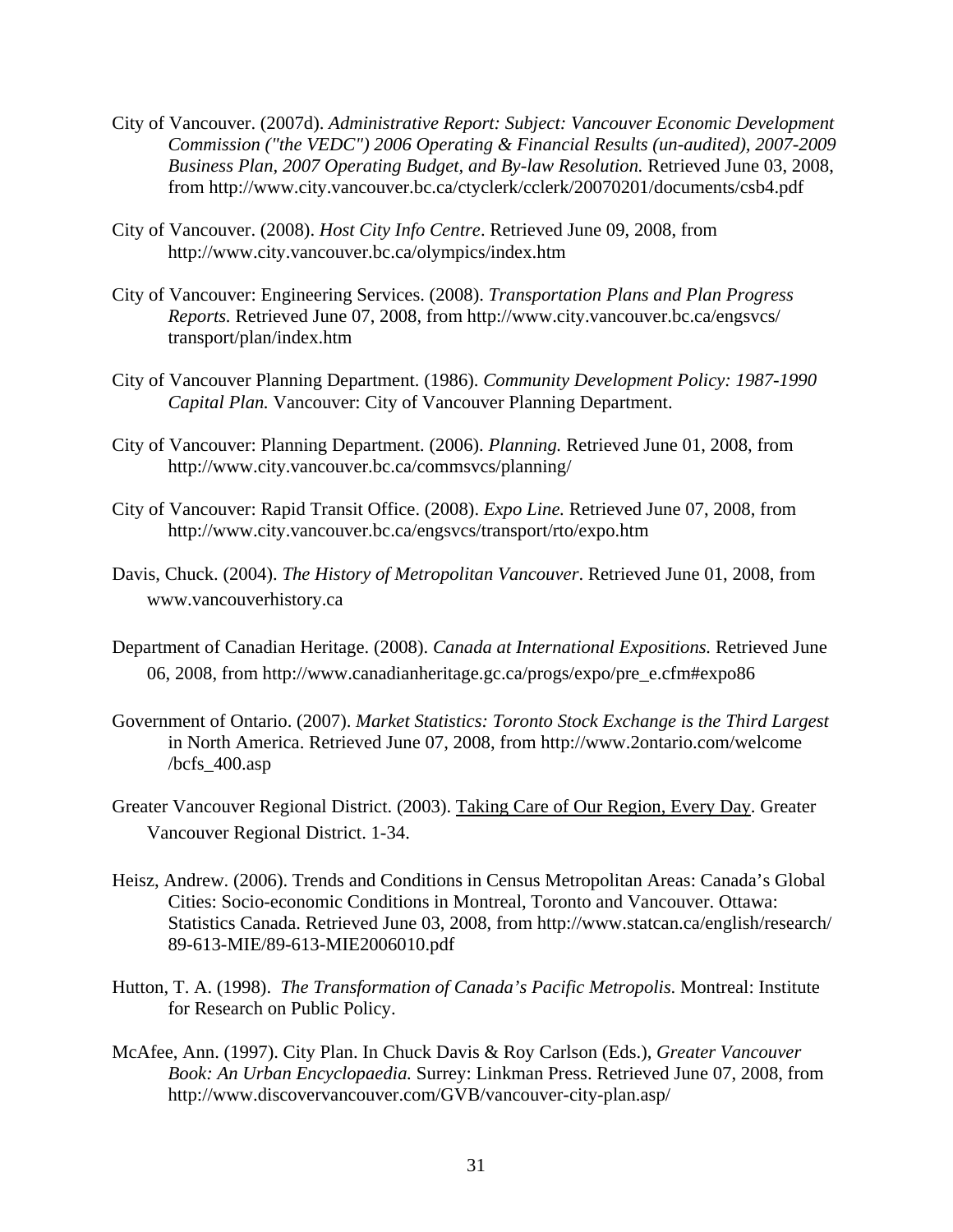- Mercer Consulting. (2007). *Highlights from the 2007 Quality of Living Survey.* Retrieved from June 03, 2008, from http://www.mercer.com/referencecontent.jhtml?idContent=1128060
- Metro Vancouver. (1996). *The Livable Region Strategic Plan.* Retrieved June 03, 2008, from http://www.gvrd.bc.ca/growth/lrsp.htm
- Metro Vancouver. (2008a). *About Metro Vancouver.* Retrieved June 01, 2008, from http://www.gvrd.bc.ca/about/index.htm
- Metro Vancouver. (2008b). *The Sustainable Region Initiative: About SRI*. Retrieved June 03, 2008, from http://www.gvrd.bc.ca/sustainability/about.asp
- Olds, Kris. (1998). Canada: Hallmark Events, Evictions, and Housing Rights. In Antonio Azuela, Emilio Duhau, & Enrique Ortiz (Eds.), *Evictions and the Right to Housing: Experience from Canada, Chile, the Dominican Republic, South Africa, and South Korea.* Ottawa: The International Development Research Centre. Retrieved June 01, 2008, from http://www.idrc.ca/en/ev-32007-201-1-DO\_TOPIC.html
- Port of Vancouver. (March 2006). *Media: Port Facts.* Retrieved June 01, 2008, from http://www.portvancouver.com/media/port\_facts.html
- Port of Vancouver. (2007). *2006 Annual Report.* Retrieved June 03, 2008, from http://www.portvancouver.com/about/docs/2006%20Annual%20Report%20ENGLISH.p df
- Sightline Institute. (2008). *Slowing Down: Greater Vancouver's Smart-Growth Leadership Slips.* Retrieved June 07, 2008, from http://www.sightline.org/publications/reports/slowing down
- Tomalty, Ray. (1997). *The Compact Metropolis: Growth Management and Intensification in Vancouver, Toronto and Montreal.* Toronto: Intergovernmental Committee on Urban and Regional Research.
- Toronto City Planning Division. (2007). *Toronto: Official Plan.* Retrieved June 07, 2008, from http://www.toronto.ca/planning/official\_plan/pdf\_chapter1-5/chapters1\_5\_aug2007.pdf
- Toronto City Planning Division. (2008). *How Does a City Grow: Planning in the City of Toronto.* Retrieved June 07, 2008, from http://www.toronto.ca/planning/planning101.htm
- Transport Canada. (2007). *The Asia-Pacific Gateway and Corridor Initiative.* Retrieved June 07, 2008, from http://www.tc.gc.ca/majorissues/APGCI/apgc\_overview.htm
- Vancouver Airport Authority. (2008a). *Airport Authority History.* Retrieved June 07, 2008, from http://www.yvr.ca/authority/history/history.asp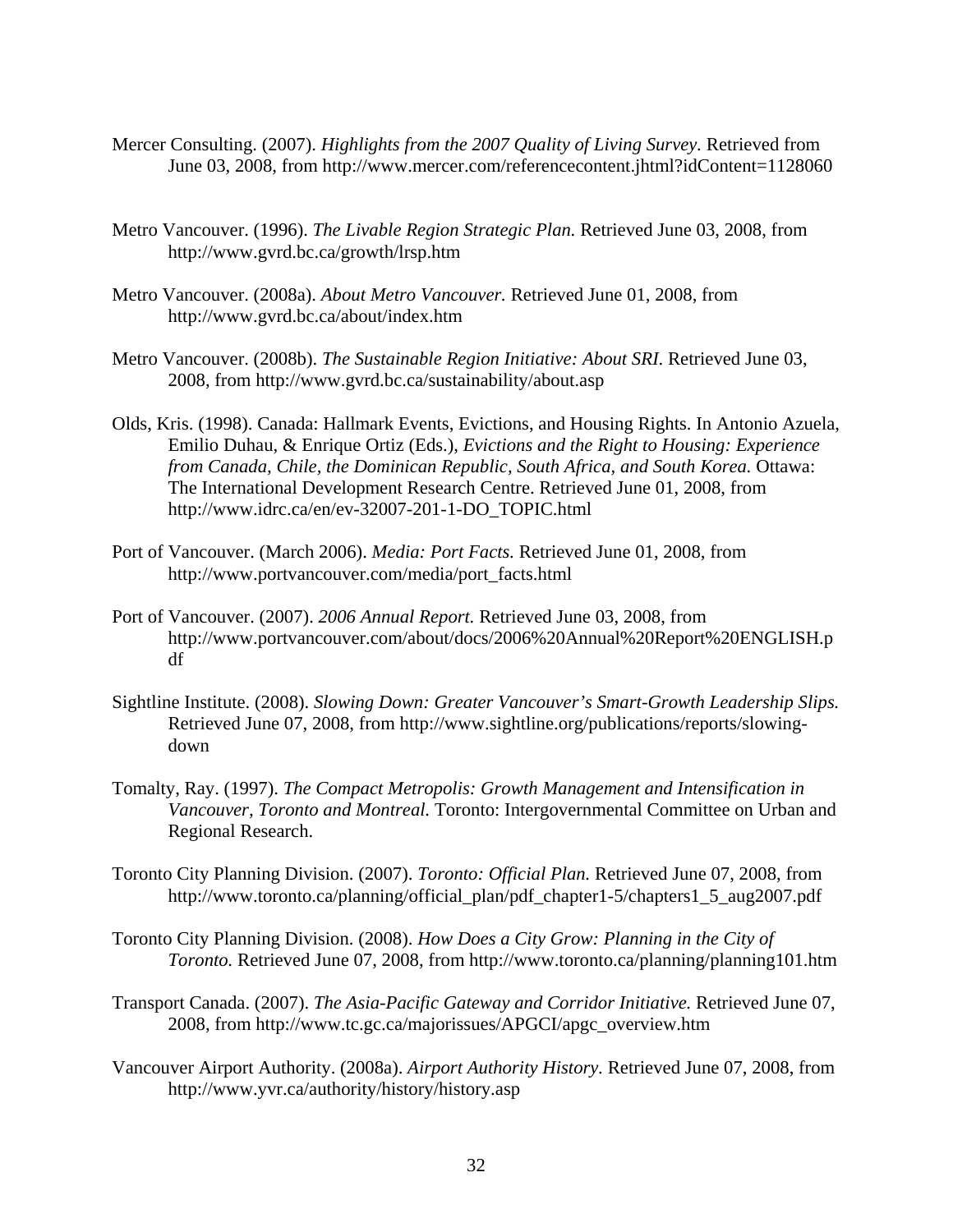- Vancouver Airport Authority. (2008b)*. YVR 2007 Annual Report.* Retrieved June 01, 2008, from http://www.yvr.ca/authority/whoweare/annual\_report\_online\_2007.asp
- Vancouver Board of Trade. (2008). *About Us.* Retrieved June 03, 2008, from http://www.boardoftrade.com/vbot\_page.asp?pageid=30
- Vancouver City Planning Commission (1980). *Goals for Vancouver*. Vancouver: City Planning Commission.
- Vancouver Economic Development Commission [VEDC]. (2006). *Guiding Principles: Economic Development in the City of Vancouver. Retrieved June 03, 2008, from*  http://www.vancouvereconomic.com/about\_us/documents/CityofVancouverGuidingPrinc iples.pdf
- Vancouver Economic Development Commission. (2007a). *News Release: Vancouver a 'Smart City': Think Tank.* Retrieved June 03, 2008, from http://www.vancouvereconomic.comz/ documents/PR-07NOV19-VancouverSmart21.pdf
- Vancouver Economic Development Commission. (2007b). *Discussion Paper: Pacific Gateway Strategy.* Retrieved June 07, 2008, from http://www.vancouvereconomic.com/documents/ \AsiaPacificGatewayFinal.pdf
- Vancouver Economic Development Commission. (2008). *Commission Homepage.* Retrieved June 07, 2008, from http://www.vancouvereconomic.com/index.htm
- Vancouver Organizing Committee. (2008). *Sustainability*. Retrieved June 09, 2008, from http://www.vancouver2010.com/en/Sustainability
- Vancouver Port Authority, (2007). *News releases*: *Ports to Amalgamate January 1***.** Retrieved June 01, 2008, from http://www.vfpa.ca/Media/NewsReleases.aspx
- Vancouver Port Authority, (2008). *Statistics Overview 2007.* Retrieved June 01, 2008, from http://www.portvancouver.com/statistics/docs/2007 Statistics Overview.pdf
- Vancouver Social Planning Department. (1998). *Social Planning: 1968-1998 Celebrating 30 Years*. Vancouver: City of Vancouver: Community Services.